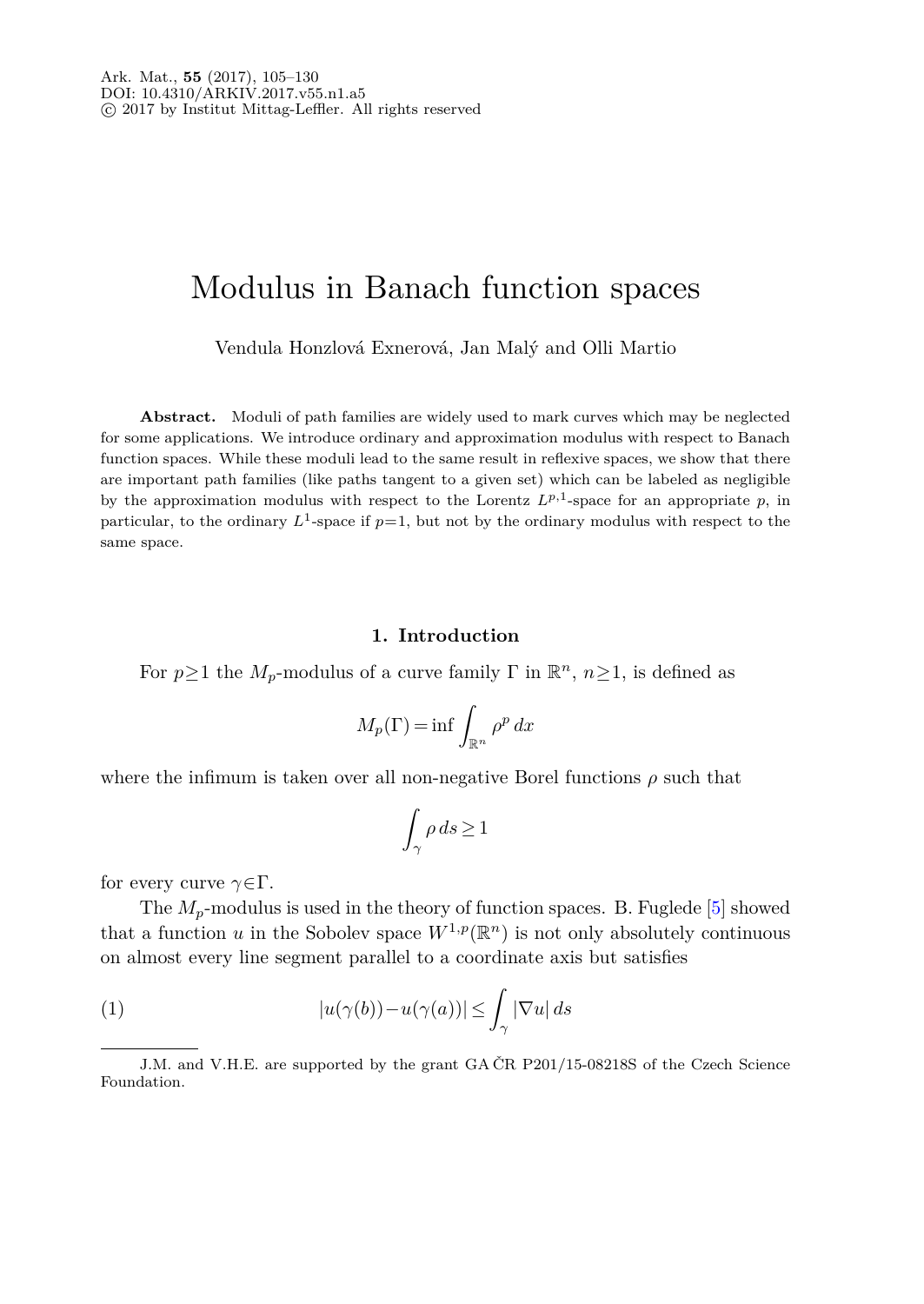for every curve  $\gamma: [a, b] \to \mathbb{R}^n$  except for a family of  $M_p$ -modulus zero. In a metric measure space  $X$ , the inequality  $(1)$  has been taken as a defining property to create the Newtonian space  $N^{1,p}(X)$ , which has many properties similar to  $W^{1,p}(\mathbb{R}^n)$ , see [\[2](#page-24-1)], [\[6](#page-24-2)] and [\[17](#page-25-0)]. Due to the conformal invariance, the  $M_n$ -modulus has turned out to be a basic tool to study conformal and quasiconformal mappings in R*n*.

The approximation modulus, *AMp*-modulus, is defined as

$$
AM_p(\Gamma) = \inf_{(\rho_i)} \liminf_{i \to \infty} \int_{\mathbb{R}^n} \rho_i^p dx
$$

where the infimum is taken over all sequences  $(\rho_i)$  of Borel functions  $\rho_i : \mathbb{R}^n \to [0, \infty]$ such that

$$
\liminf_{i\to\infty}\int_\gamma \rho_i\,ds\geq 1
$$

for every  $\gamma \in \Gamma$ . The *AM*<sub>1</sub>-modulus was introduced in [\[14](#page-25-1)] to study functions of bounded variation in  $\mathbb{R}^n$  and in metric measure spaces, see also [\[15](#page-25-2)]. The purpose of this paper is to study an analog of the *Mp*- and *AMp*-modulus in the more general framework of Banach function spaces than in the *L<sup>p</sup>*-spaces. We introduce  $M_{\mathcal{F}}$ -modulus and  $AM_{\mathcal{F}}$ -modulus for an arbitrary Banach function space  $\mathcal{F}$ . The moduli in Lebesgue scale are obtained as  $M_p = M_{L^p}^p$  and  $AM_p = AM_{L^p}^p$ . The main novelty is the investigation of the  $AM_{\mathcal{F}}$ -modulus. The  $M_{\mathcal{F}}$ -modulus has been already studied in an even broader generality by L. Malý [\[12\]](#page-25-3). Of course, we need both moduli for comparison purposes.

Although we are mostly concerned in distinction between *M*- and *AM*-moduli, we first study when they are equal.

<span id="page-1-0"></span>**Theorem 1.** Let  $X$  be a metric measure space and  $\mathcal F$  be a reflexive Banach function space on *X*. Then

(2) 
$$
M_{\mathcal{F}}(\Gamma) = AM_{\mathcal{F}}(\Gamma)
$$

for every curve family  $\Gamma$  in X. In particular,

$$
M_p(\Gamma) = AM_p(\Gamma) \quad \text{if } 1 < p < \infty.
$$

To find situation in which *M*- and *AM*-moduli differ, we must turn our attention to nonreflexive spaces. Besides  $L^1$  and  $L^{\infty}$ , the most important examples of nonreflexive Banach function spaces are the Lorentz spaces  $L^{p,1}(\mathbb{R}^n)$  and their duals. Note that  $L^1$  is just the limiting case  $p=1$ , indeed  $L^{1,1}(\mathbb{R}^n)=L^1(\mathbb{R}^n)$ . We focus our attention to the Lorentz spaces  $L^{p,1}(\mathbb{R}^n)$  rather than to their duals, as the spaces  $L^{p,1}(\mathbb{R}^n)$  are intimately connected with Hausdorff measures, see [\[8\]](#page-25-4), [\[9\]](#page-25-5) and [\[10\]](#page-25-6). We prove the following theorem: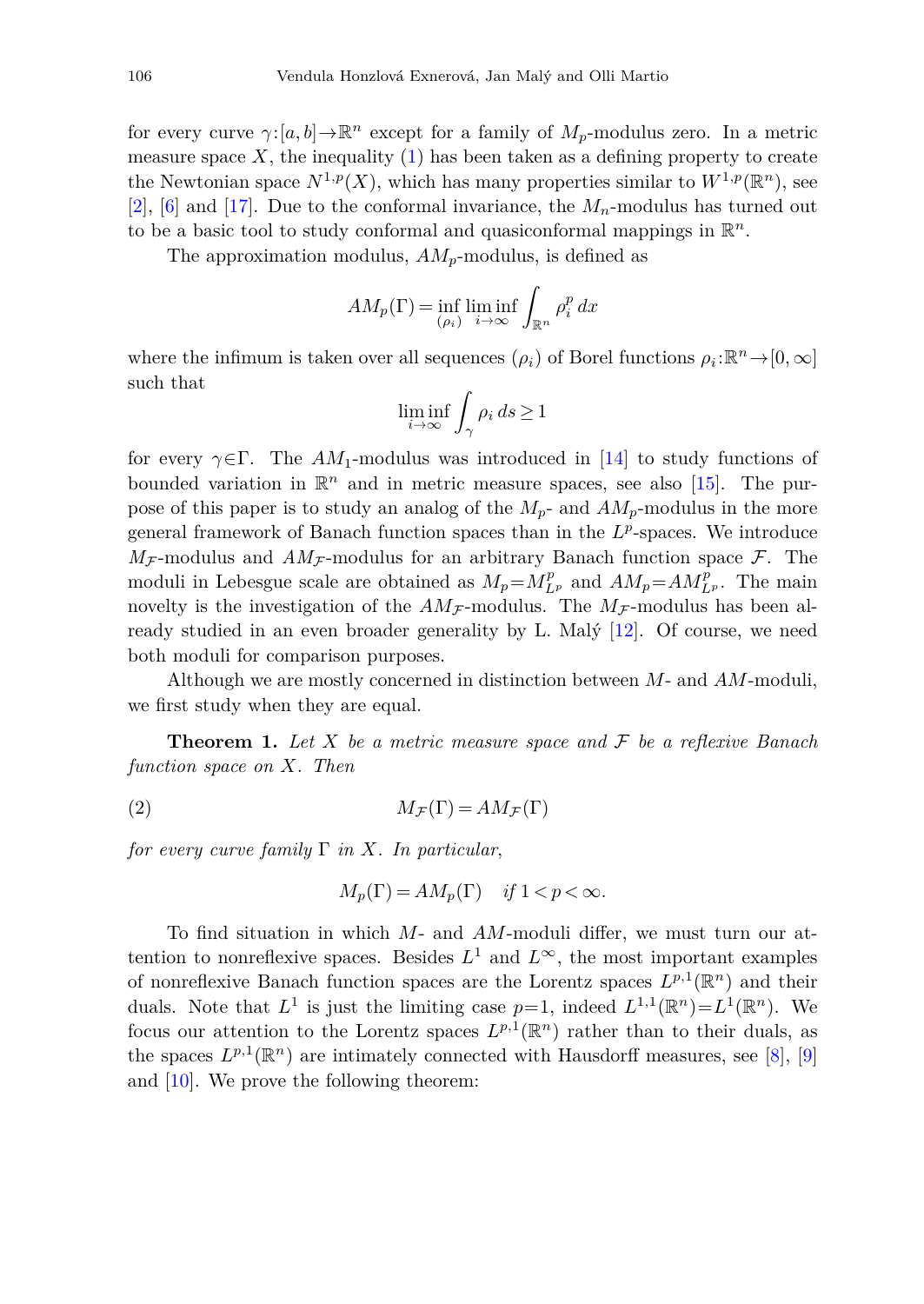<span id="page-2-0"></span>**Theorem 2.** Let  $1 \leq p \leq n$ . Then there exists a curve family  $\Gamma$  in  $\mathbb{R}^n$  such that

(3) 
$$
AM_{L^{p,1}}(\Gamma) = 0 \quad \text{but} \quad M_{L^{p,1}}(\Gamma) = \infty.
$$

In particular, if  $n>1$ , then there exists a curve family  $\Gamma$  in  $\mathbb{R}^n$  such that

(4) 
$$
AM_1(\Gamma) = 0 \quad \text{but} \quad M_1(\Gamma) = \infty.
$$

In the course of proofs of Theorem [2](#page-2-0) and related results, we construct various curve families which are self-interesting. Let *<sup>E</sup>*⊂R*n*. We denote the family of all curves  $\gamma$  which meet E by  $\Gamma(E)$ . Already this family can distinguish between *AM*- and *M*-moduli. However, to construct examples in which  $AM_{L^{k,1}}(\Gamma)=0$  $M_{L^{k,1}}(\Gamma)$ , we need slightly more sofisticated, but important families:

<span id="page-2-4"></span>*Definition* 3. Let *X* be a metric space and  $E \subset X$ . We define  $\Gamma_i(E)$  as the family of all rectifiable curves  $\gamma$  which meet E infinitely times, this means that the set  $\{t: \gamma(t) \in E\}$  is infinite.

<span id="page-2-5"></span>*Definition* 4. If *E* is an  $(n-k)$ -dimensional  $C^1$  surface in  $\mathbb{R}^n$ , we say that  $\gamma$  is *right tangential* to *E* if there exists *t* such that  $\gamma(t) \in E$  and  $\gamma'_{+}(t)$  belongs to the tangent space  $T_{\gamma(t)}(E)$ . The family of all right tangential curves to *E* is denoted by  $\Gamma_t(E)$ .

Then we can state the following theorem. Note that estimates  $(6)$  and  $(8)$  have applications to the fine setting of the Stokes theorem, see [\[7\]](#page-24-3).

<span id="page-2-3"></span>**Theorem 5.** Let  $1 \leq k \leq n-1$  and  $E \subset \mathbb{R}^n$  be an  $(n-k)$ -dimensional  $C^1$  surface. Then

(5) 
$$
AM_{L^{k,1}}(\Gamma_t(E)) = 0
$$
, but  $M_{L^{k,1}}(\Gamma_t(E)) = \infty$ .

<span id="page-2-1"></span>In particular, if the dimension of *E* is *n*−1, then

(6) 
$$
AM_1(\Gamma_t(E)) = 0, \quad \text{but} \quad M_1(\Gamma_t(E)) = \infty.
$$

If, moreover, the closure of *E* is contained in an  $(n-k)$ -dimensional  $C^1$  surface  $E'$ , then

(7) 
$$
AM_{L^{k,1}}(\Gamma_i(E))=0, \text{ but } M_{L^{k,1}}(\Gamma_i(E))=\infty,
$$

<span id="page-2-2"></span>which for *k*=1 yields

(8) 
$$
AM_1(\Gamma_i(E)) = 0, \quad \text{but} \quad M_1(\Gamma_i(E)) = \infty.
$$

*Remark* 6. Note that by definition, an  $(n-k)$  *C*<sup>1</sup> surface is always nonempty. The assumption on existence of the "supersurface"  $E'$  is not much restrictive, we need only to avoid some pathological surfaces like the one described in Remark [39.](#page-14-0)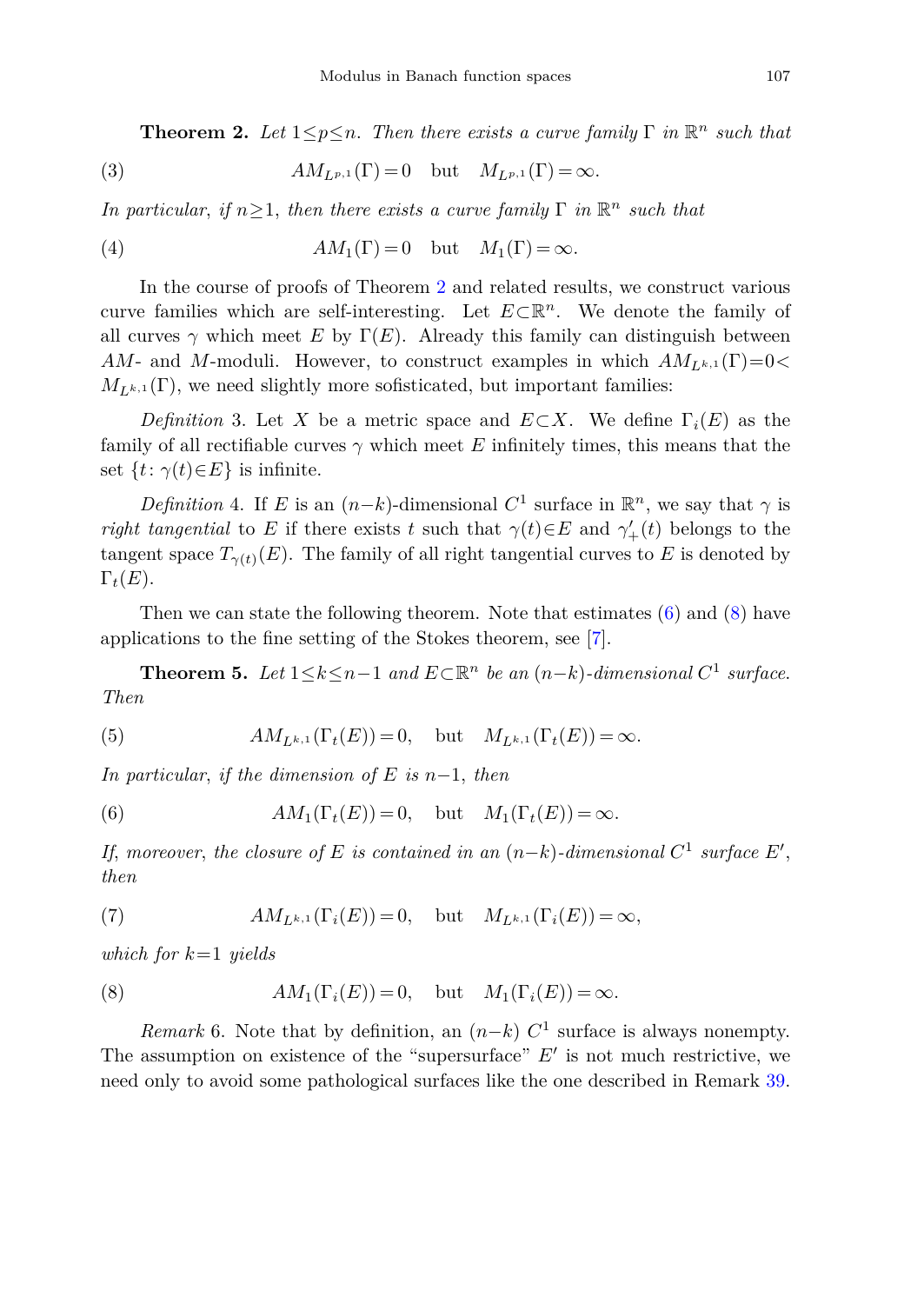We prove our results in a broader generality than indicated in Theorems above. Namely, we can formulate most results in the setting of metric measure spaces. Also, there are other versions of tangential behavior and, in particular, we present versions of tangential behavior in the setting of metric spaces.

The plan of the paper is following. After preliminaries, the properties of the  $AM_{\mathcal{F}}$ -modulus in general Banach function spaces  $\mathcal F$  are studied in Section [3.](#page-6-0) Section [4](#page-10-0) is devoted to the method of path truncation which plays a crucial role in the differences between the *AM*- and *M*-moduli. The equivalence of these moduli is proved in the reflexive function spaces in Section [5.](#page-11-0) Tangential type behavior of paths and their *AM*-modulus is studied in Lorentz spaces in Section [6](#page-12-0) and this leads to the proof of the *AM* part of Theorem [5.](#page-2-3) We also introduce a closely related density tangential property for curves in Section [7](#page-15-0) and in Section [8](#page-17-0) we obtain estimates for the *M*-modulus of tangential type paths and these, together with the results in Section [9,](#page-20-0) lead to the proof of the *M*-modulus part of Theorem [5.](#page-2-3) Finally in Section [10](#page-23-0) a set in  $\mathbb{R}^n$  with noninteger Minkowski dimension is constructed and this completes the proof of Theorem [2](#page-2-0) in the Lorentz spaces *Lp,*<sup>1</sup>.

*Acknowledgment.* We thank the referee for their careful reading of the manuscript.

#### **2. Preliminaries**

First, we introduce Banach function spaces as in [\[1\]](#page-24-4).

*Definition* 7. Let  $(X, \nu)$  be a measure space, let  $\mathcal{M}_+$  be the cone of all  $\nu$ -measurable functions on *X* with values in  $[0, \infty]$ . A mapping  $\Xi: \mathcal{M}_+ \to [0, \infty]$  is called a (*Banach*) *function norm* if, for all  $f, g, f_n \in M_+$ , for all  $a \ge 0$  and for all  $\nu$ -measurable sets *E*⊂*X*, it holds

(1)  $\Xi(f)=0 \Leftrightarrow f=0$  *ν*-a.e.;  $\Xi(af)=a\Xi(f);$   $\Xi(f+q)\leq \Xi(f)+\Xi(q);$ (2)  $0 \leq q \leq f$   $\nu$ -a.e.  $\Rightarrow \Xi(q) \leq \Xi(f);$  $(3)$   $0 \leq f_n \uparrow f$   $\nu$ -a.e.  $\Rightarrow \Xi(f_n) \uparrow \Xi(f)$ ; (4) *ν*(*E*)*<*∞⇒Ξ(*χE*)*<*∞; (5)  $\nu(E) < \infty \Rightarrow \int_E f \, d\nu \leq C_E \Xi(f)$  for  $C_E$  depending on  $E$ ,  $\nu$  and  $\Xi$ .

*Definition* 8. Let M be the set of all extended scalar-valued *ν*-measurable functions on X. Let  $\Xi$  be a function norm. The collection  $\mathcal F$  of all functions in M for which  $\Xi(|f|) < \infty$  is called a *Banach function space*. We define a norm on F by

$$
||f||_{\mathcal{F}} = \Xi(|f|).
$$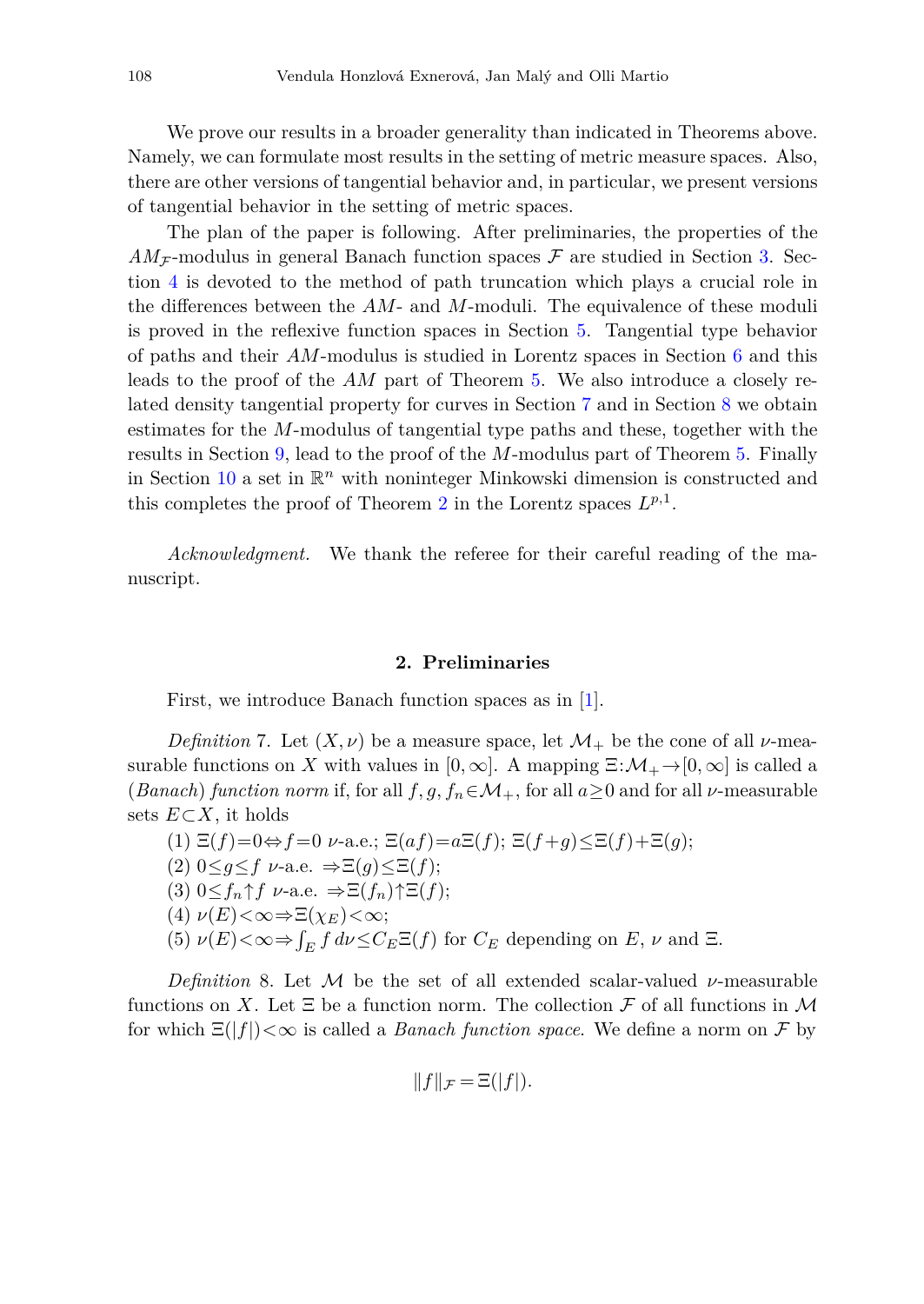Important examples of Banach function spaces are provided by the scale of Lorentz spaces.

*Definition* 9. Let  $(X, \nu)$  be a *σ*-finite measure space and  $1 \leq p \leq \infty$ ,  $1 \leq q \leq \infty$ . The Lorentz space  $L^{p,q}=L^{p,q}(X,\nu)$  consists of all  $\nu$ -measurable functions *f* with finite values  $\nu$ -a.e. for which the quantity

$$
||f||_{L^{p,q}} = \begin{cases} \left\{ \int_0^\infty [t^{\frac{1}{p}} f^*(t)]^q \frac{dt}{t} \right\}^{\frac{1}{q}}, & q \in [1, \infty), \\ \sup_{t \in (0, \infty)} \left\{ t^{\frac{1}{p}} f^*(t) \right\}, & q = \infty, \end{cases}
$$

is finite. Here  $f^*$  is the decreasing rearrangement

$$
f^*(t) = \inf \{ s > 0 \colon \nu(\{ x \in X \colon |f(x)| > s \}) \le t \}.
$$

We present there some basic properties of Lorentz spaces. For details, see  $[1,$ Chapter 4.4].

The expression  $\|\cdot\|_{L^{p,q}}$  is a genuine norm (after identifying functions which are equal a.e.) if  $1 \leq q \leq p$ ; for  $1 < p < q$  it is equivalent to a genuine norm.

<span id="page-4-1"></span>The spaces  $L^{p,1}(X,\nu)$  and  $L^{p',\infty}(X,\nu)$  are in duality, in particular, the Hölder type inequality

(9) 
$$
\int_X fg \, d\nu \le ||f||_{L^{p,1}} ||g||_{L^{p',\infty}}
$$

holds.

<span id="page-4-0"></span>It is easy to compute that for a measurable set,

(10) 
$$
\|\chi_E\|_{L^{p,q}} = c \nu(E)^{1/p} \text{ with } c = c(p,q) = (p/q)^{1/q}.
$$

For us, it is enough to remember that  $c(p, 1)=p$ .

In typical situations (like in  $\mathbb{R}^n$  with the Lebesgue measure), the spaces  $L^{p,q}(X,\nu)$  are reflexive if and only if  $1 < p,q < \infty$ ; the reflexivity part follows from the characterization of the dual space in  $[1,$  Corollary 4.4.7], the nonreflexivity part can be derived from [\[1](#page-24-4), Corollary 1.4.4] and [\[16](#page-25-7), Theorem 9.5.]

The Lebesgue spaces  $L^p(X, \nu)$  are included in the scale of Lorentz spaces as  $L^p(X, \nu) = L^{p,p}(X, \nu), p \in [1, \infty].$ 

For  $1 \leq p \leq \infty$  and  $1 \leq q \leq s \leq \infty$ , we have the embedding

$$
||f||_{L^{p,s}} \leq C||f||_{L^{p,q}}, \quad f \in L^{p,q}(X,\nu).
$$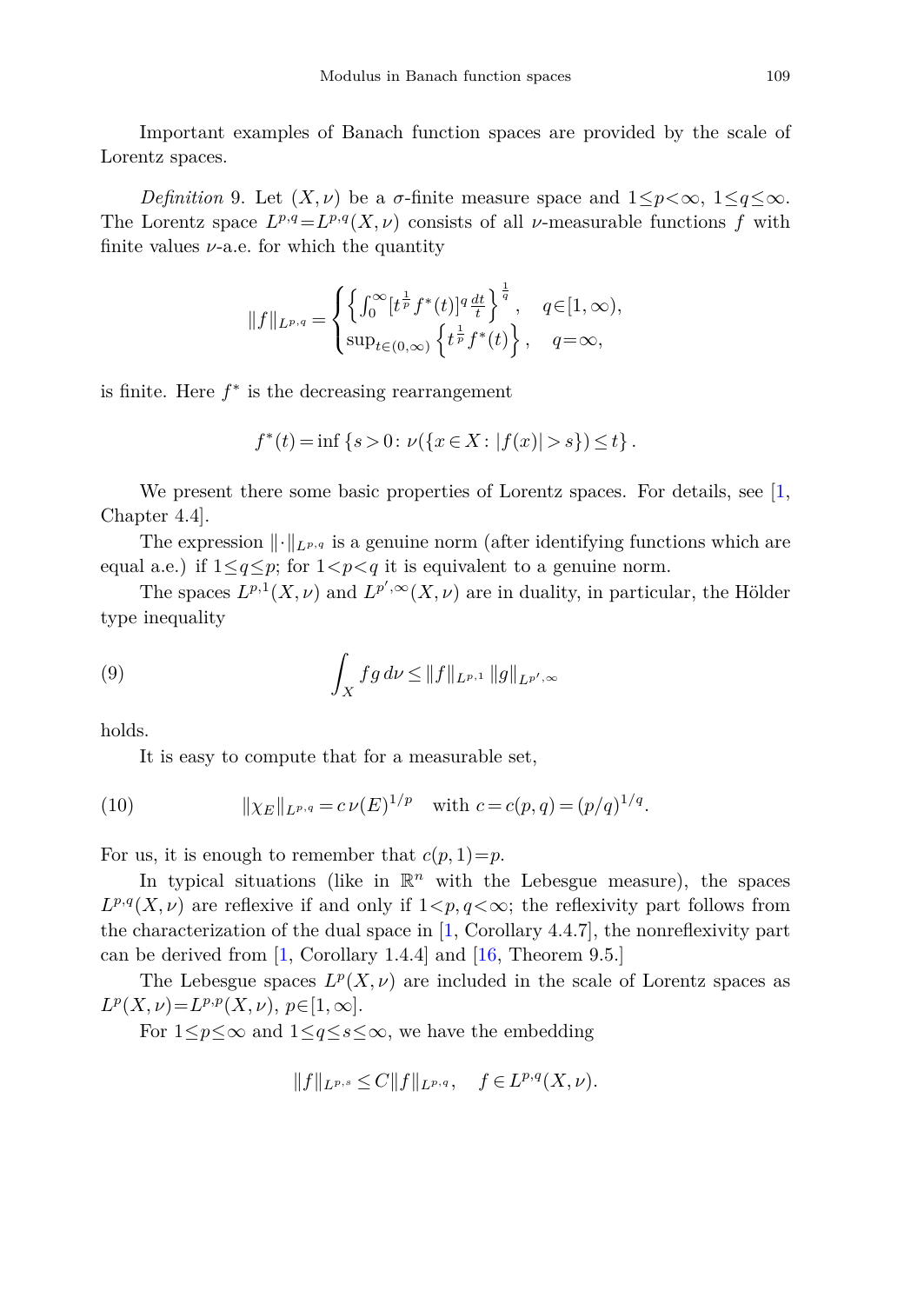*Definition* 10. In what follows, we restrict ourselves to rectifiable curves, which will be called paths. So, a *path* will be a non-constant Lipschitz continuous mapping *γ*: [*a, b*]  $\rightarrow$ *X*. Every path can be parametrized by its arclength and we assume that it is done as so, if not specified otherwise. The domain of  $\gamma$  will be  $[0, \ell]$ , where  $\ell = \ell(\gamma)$  is the total length of  $\gamma$ .

Note that the curvelinear integral

$$
\int_{\gamma} \rho \, ds = \int_0^{\ell(\gamma)} \rho(\gamma(t)) \, dt
$$

is well defined whenever  $\gamma$  is a path and  $\rho$  is a non-negative Borel function on X.

Now, we can define a modulus and approximation modulus with respect to a Banach function space F.

*Definition* 11. Let  $(X, \nu)$  be a metric space with a Borel regular measure  $\nu$ . Let F be a Banach function space on X and  $\Gamma$  a family of paths in X. A Borel measurable function  $\rho: X \to [0, \infty]$  is called *admissible* for  $\Gamma$  if  $\int_{\gamma} \rho ds \ge 1$  for every *γ*∈Γ. Define the *M<sub>F</sub>*-*modulus* of Γ as

$$
M_{\mathcal{F}}(\Gamma) = \inf \{ ||\rho||_{\mathcal{F}} : \rho \text{ is admissible for } \Gamma \}
$$

where the infimum is taken over all admissible functions for Γ.

*Remark* 12. In case of  $\mathcal{F}=L^p(\mathbb{R}^n)$ ,  $p>1$ , the  $M_{\mathcal{F}}$ -modulus and the standard  $M_p$ -modulus are almost the same – the only difference is that the  $M_p$ -modulus uses the *p*-th-power of the *L<sup>p</sup>*-norm, i.e.  $M_p(\Gamma) = (M_{L^p}(\Gamma))^p$ . In particular, the zero families are the same. For  $p=1$  the moduli are obviously exactly the same.

*Definition* 13. Let  $(X, \nu)$  be a metric space with a Borel regular measure  $\nu$ . Let F be a Banach function space and  $\Gamma$  a family of paths in X. A sequence of non-negative Borel functions  $\rho_i : X \to [0, \infty]$  is *admissible* for  $\Gamma$  if

$$
\liminf_{i\to\infty}\int_\gamma \rho_i\,ds\geq 1
$$

for every  $\gamma \in \Gamma$ . The approximation modulus with respect to F, shortly  $AM_{\mathcal{F}}$ -modu*lus* of Γ is defined as

$$
AM_{\mathcal{F}}(\Gamma) = \inf(\liminf_{i \to \infty} ||\rho_i||_{\mathcal{F}})
$$

where the infimum is taken over all admissible sequences  $(\rho_i)$  for  $\Gamma$ . Note that  $AM_p(\Gamma) = (AM_{L^p}(\Gamma))^p$ .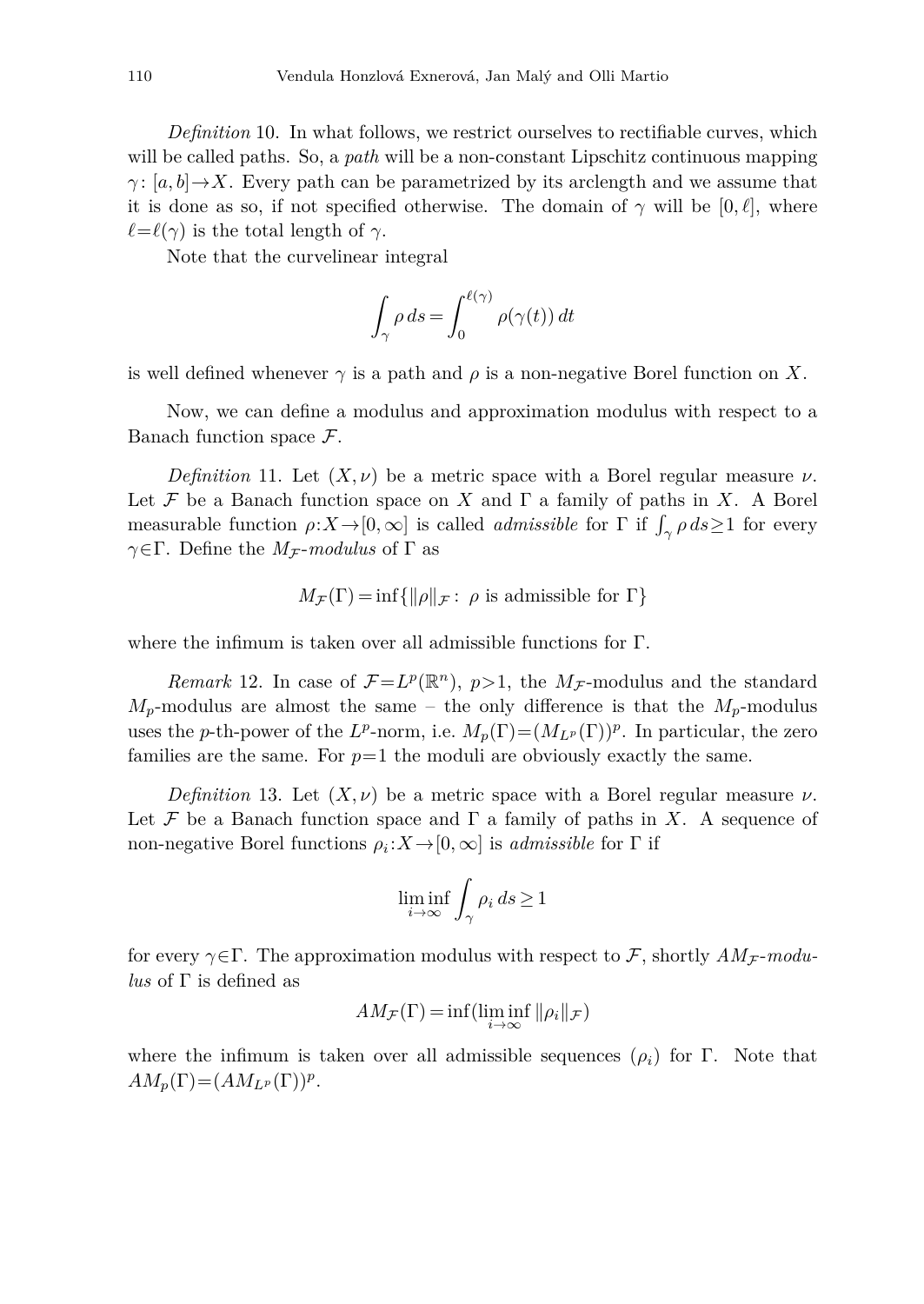#### **3. Basic properties**

<span id="page-6-0"></span>In this section, we show some basic properties of  $M_F$ -modulus and  $AM_F$ -modulus. The ideas are analogous to [\[5\]](#page-24-0) and [\[14](#page-25-1)].

<span id="page-6-5"></span>*Remark* 14. It holds that  $AM_{\mathcal{F}}(\Gamma) \leq M_{\mathcal{F}}(\Gamma)$ . It is easy to see this inequality because if  $\rho$  is admissible for  $\Gamma$ , then  $\rho_i = \rho$ ,  $i = 1, 2, \dots$ , is admissible for  $\Gamma$  and

$$
AM_{\mathcal{F}}(\Gamma) \leq ||\rho||_{\mathcal{F}}.
$$

Taking infimum over all admissible  $\rho$ , the assertion follows.

<span id="page-6-4"></span>**Theorem 15.** ([\[12\]](#page-25-3)) The  $M_F$ -modulus is an outer measure on the set of paths in *X*, i.e.

$$
(11) \t\t M_{\mathcal{F}}(\varnothing) = 0;
$$

(12) 
$$
\Gamma_1 \subset \Gamma_2 \Longrightarrow M_{\mathcal{F}}(\Gamma_1) \leq M_{\mathcal{F}}(\Gamma_2);
$$

(13) 
$$
M_{\mathcal{F}}(\bigcup_{j=1}^{\infty} \Gamma_j) \leq \sum_{j=1}^{\infty} M_{\mathcal{F}}(\Gamma_j).
$$

<span id="page-6-6"></span>**Theorem 16.** The  $AM_{\mathcal{F}}$ -modulus is an outer measure on the set of paths in *X*, i.e.

<span id="page-6-1"></span>
$$
(14) \t\t AM_{\mathcal{F}}(\varnothing) = 0;
$$

<span id="page-6-2"></span>(15) 
$$
\Gamma_1 \subset \Gamma_2 \Longrightarrow AM_{\mathcal{F}}(\Gamma_1) \le AM_{\mathcal{F}}(\Gamma_2);
$$

<span id="page-6-3"></span>(16) 
$$
AM_{\mathcal{F}}(\bigcup_{j=1}^{\infty}\Gamma_j) \leq \sum_{j=1}^{\infty} AM_{\mathcal{F}}(\Gamma_j).
$$

*Proof.* The property [\(14\)](#page-6-1) is obvious since  $\rho_i = 0$  is admissible for the empty set. Similarly, [\(15\)](#page-6-2) follows from the fact that each admissible sequence for  $\Gamma_2$  is also admissible for  $\Gamma_1$ . To prove [\(16\)](#page-6-3), assume that  $\sum_{j=1}^{\infty} AM_{\mathcal{F}}(\Gamma_j) < \infty$ . Then fix  $\varepsilon > 0$ and for each  $j=1, 2, ...$  pick an admissible sequence  $(\rho_i^j)_{i=1}^\infty$  for  $\Gamma_j$  such that

(17) 
$$
\|\rho_i^j\|_{\mathcal{F}} \le AM_{\mathcal{F}}(\Gamma_j) + 2^{-j}\varepsilon
$$

for every  $i = 1, 2, ...$ 

Set  $\rho_i = \sum_{j=1}^{\infty} \rho_i^j$ . Then  $\rho_i$  is admissible for  $\Gamma = \bigcup_{j=1}^{\infty} \Gamma_j$  as if  $\gamma \in \Gamma$ , then there exists  $j_0$  such that  $\gamma \in \Gamma_{j_0}$  and

$$
\liminf_{i \to \infty} \int_{\gamma} \rho_i \, ds = \liminf_{i \to \infty} \int_{\gamma} \sum_{j=1}^{\infty} \rho_i^j \, ds \ge \liminf_{i \to \infty} \int_{\gamma} \rho_i^{j_0} \, ds \ge 1.
$$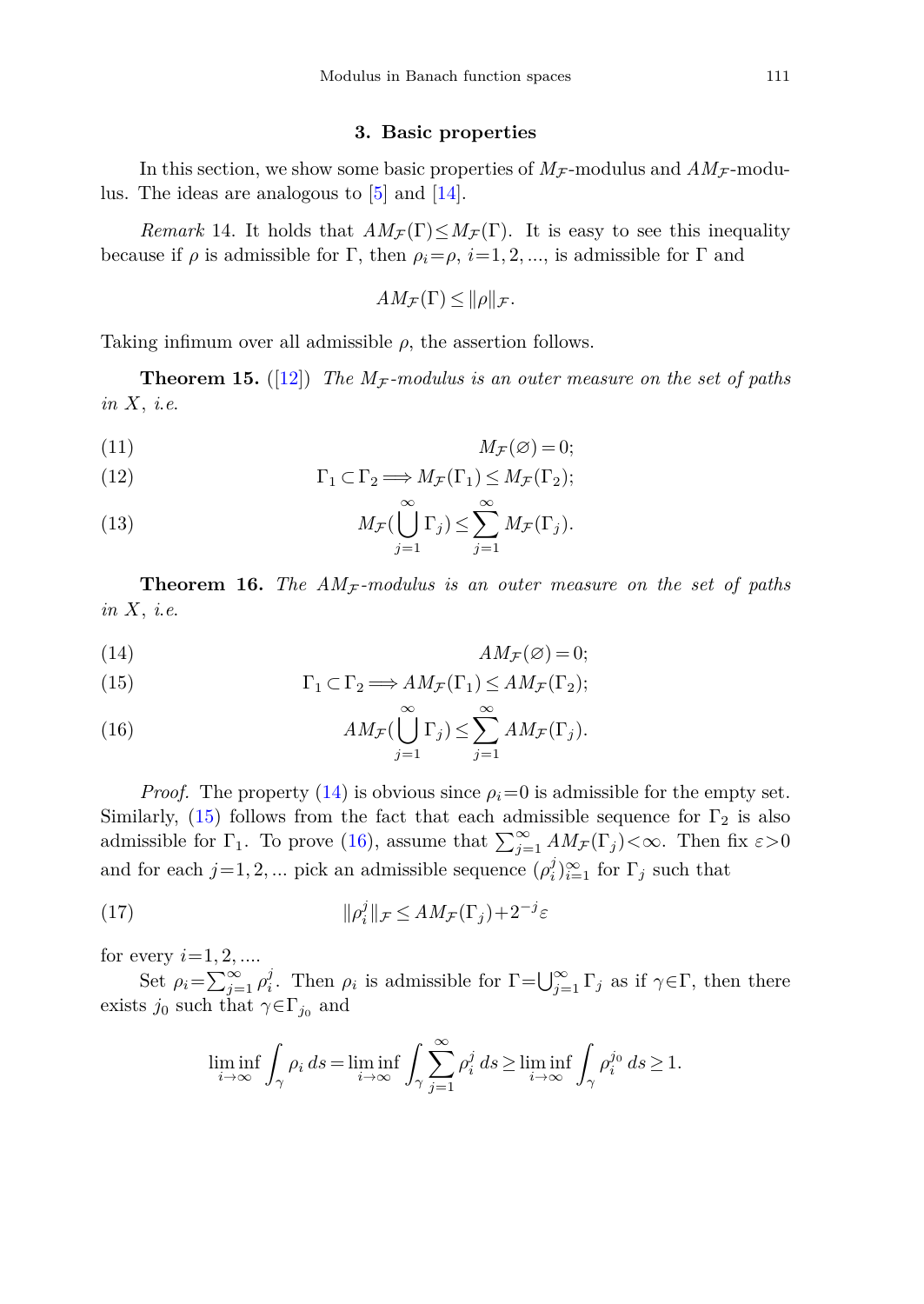Now, using  $\left[1, \text{Theorem } 1.6\right]$  $\left[1, \text{Theorem } 1.6\right]$  $\left[1, \text{Theorem } 1.6\right]$  we can estimate

$$
AM_{\mathcal{F}}(\Gamma) \le \liminf_{i \to \infty} \|\rho_i\|_{\mathcal{F}} = \liminf_{i \to \infty} \left\| \sum_{j=1}^{\infty} \rho_i^j \right\|_{\mathcal{F}} \le \liminf_{i \to \infty} \sum_{j=1}^{\infty} \|\rho_i^j\|_{\mathcal{F}}
$$

$$
\le \sum_{j=1}^{\infty} \left( AM_{\mathcal{F}}(\Gamma_j) + 2^{-j}\varepsilon \right) = \sum_{j=1}^{\infty} AM_{\mathcal{F}}(\Gamma_j) + \varepsilon.
$$

Letting  $\varepsilon \to 0$ , we obtain [\(16\)](#page-6-3).  $\Box$ 

*Definition* 17. A set of paths  $\Gamma_2$  is *minorised* by  $\Gamma_1$  if for every path  $\gamma \in \Gamma_2$ there exists a subpath of  $\gamma$  in  $\Gamma_1$ . It is denoted as  $\Gamma_1 \leq \Gamma_2$ .

**Proposition 18.** If  $\Gamma_1 < \Gamma_2$ , then  $M_{\mathcal{F}}(\Gamma_2) \leq M_{\mathcal{F}}(\Gamma_1)$ . **Proposition 19.** If  $\Gamma_1 < \Gamma_2$ , then  $AM_{\mathcal{F}}(\Gamma_2) < AM_{\mathcal{F}}(\Gamma_1)$ .

*Proof.* For both theorems, the proofs are easy and similar. If  $\rho \in \mathcal{F}$  ( $\rho_i \in \mathcal{F}$ respectively) is admissible for  $\Gamma_1$ , it is admissible for  $\Gamma_2$  too. Thus a set of admissible functions for  $\Gamma_2$  is the same or larger then for  $\Gamma_1$  and the infimum over a larger set is smaller or the same.  $\Box$ 

**Proposition 20.** Let  $\Gamma$  be a family of paths in X. Then  $M_{\mathcal{F}}(\Gamma)=0$  if and only if there is an admissible sequence  $(\rho_i)$  for  $\Gamma$  such that

(18) 
$$
\liminf_{i \to \infty} ||\rho_i||_{\mathcal{F}} = 0.
$$

*Proof.* If  $M_F(\Gamma)=0$ , then there exist admissible functions  $\rho_i$  such that  $\|\rho_i\|_{\mathcal{F}} \leq \frac{1}{i}$ for each  $i=1, 2, \ldots$  and this is the required sequence.

For the other direction, let  $(\rho_i)$  be as in [\(18\)](#page-7-0). We can choose a subsequence  $(\omega_i)$  of  $(\rho_i)$  such that  $\|\omega_i\|_{\mathcal{F}} \leq 2^{-i-1} \varepsilon$  for  $i=1,2,...$ 

Now define  $\overline{\rho} = \sum_{i=1}^{\infty} \omega_i$ . Since  $(\omega_i)$  is admissible for  $\Gamma$ , there exists  $k \in \mathbb{N}$  such that for all  $i \geq k$  it holds that  $\int_{\gamma} \omega_i \, ds \geq \frac{1}{2}$ . We can use the Lebesgue monotone convergence theorem to infer that

<span id="page-7-0"></span>
$$
\int_{\gamma} \overline{\rho} \, ds = \sum_{i=1}^{\infty} \int_{\gamma} \omega_i \, ds = \infty > 1
$$

and thus  $\bar{\rho}$  is admissible for  $\Gamma$ .

Using again  $[1,$  $[1,$  Theorem 1.6, we get

$$
M_{\mathcal{F}}(\Gamma) \leq ||\overline{\rho}||_{\mathcal{F}} \leq \sum_{i=1}^{\infty} ||\omega_i||_{\mathcal{F}} \leq \varepsilon.
$$

Letting  $\varepsilon \to 0$ ,  $M_{\mathcal{F}}(\Gamma)$  is zero as desired.  $\Box$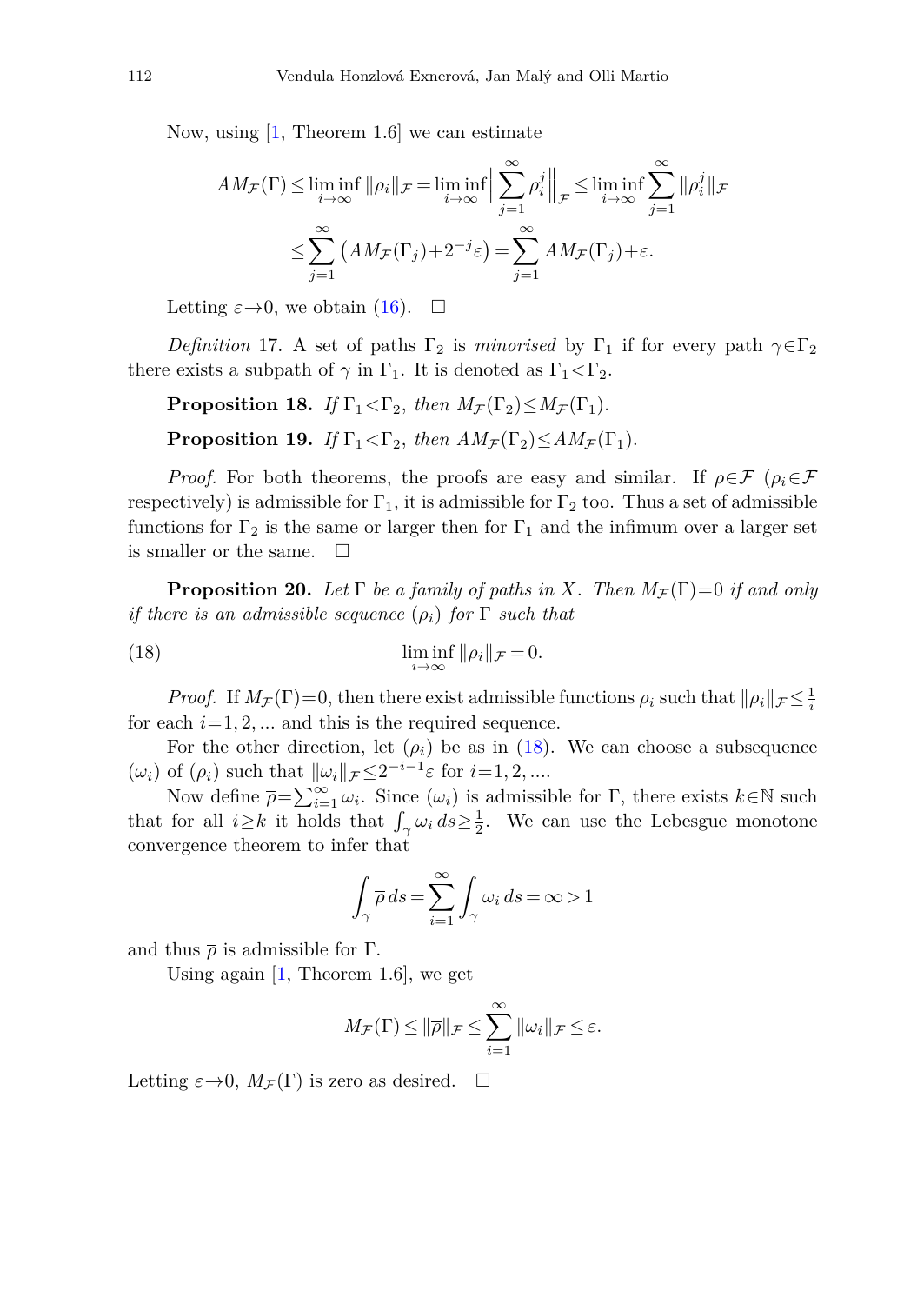*Remark* 21. The zero set of  $AM_{\mathcal{F}}$ -modulus can be a set of positive  $M_{\mathcal{F}}$ -modulus only if [\(18\)](#page-7-0) fails for any admissible sequence  $(\rho_i)$ , i.e. there exists no minimizing sequence  $(\rho_i)$ .

The following lemma is a version of Fuglede's theorem  $[5,$  Theorem  $3(f)$ ] adapted to the setting of Banach functions spaces.

<span id="page-8-0"></span>**Lemma 22.** If a sequence  $\rho_j \in \mathcal{F}$  converges strongly in F to  $\rho$ , then there is a subsequence  $\rho_j$  such that for almost every path

$$
\lim_{j \to \infty} \int_{\gamma} |\rho - \rho_j| \, ds = 0
$$

except for a set of paths of a zero  $M_{\mathcal{F}}$ -modulus.

*Remark* 23. Since the  $AM_{\mathcal{F}}$ -modulus is smaller, the lemma holds for the  $AM_{\mathcal{F}}$ -modulus as well.

*Proof.* We can choose a subsequence  $\rho_j$  such that  $\|\rho - \rho_j\|_{\mathcal{F}} < 2^{-2j}$ . Denote

$$
\Gamma_j = \left\{ \gamma \colon \int_{\gamma} |\rho - \rho_j| \, ds > 2^{-j} \right\},
$$
  

$$
\Psi_k = \bigcup_{j > k} \Gamma_j, \quad \Psi = \bigcap_k \Psi_k.
$$

The function  $2^{j}|\rho-\rho_j|$  is admissible for  $\Gamma_j$ , thus

$$
M_{\mathcal{F}}(\Gamma_j) \le 2^j \|\rho - \rho_j\|_{\mathcal{F}} < 2^{-j}.
$$

By Theorem [15,](#page-6-4) for every *<sup>k</sup>*∈N, we have

$$
M_{\mathcal{F}}(\Psi)\leq M_{\mathcal{F}}(\Psi_k)\leq \sum_{j>k}M_{\mathcal{F}}(\Gamma_j)<2^{-k}.
$$

Since the previous inequality holds for every *k*,  $M_F(\Psi)=0$ . For every  $\gamma \notin \Psi$  there exists an index *k* such that  $\gamma \notin \Psi_k$ , i.e.  $\int_{\gamma} |\rho - \rho_j| \, ds \leq 2^{-j}$  for every  $j > k$ . Hence

$$
\lim_{j \to \infty} \int_{\gamma} |\rho - \rho_j| \, ds = 0. \quad \Box
$$

The next theorem is also due to Fuglede [\[5,](#page-24-0) Theorem 2]. We omit the proof; it is easy to observe that Fuglede's argument holds also in the setting of Banach function spaces. The idea is also clear from the (more complicated) proof of Theorem [25.](#page-9-0)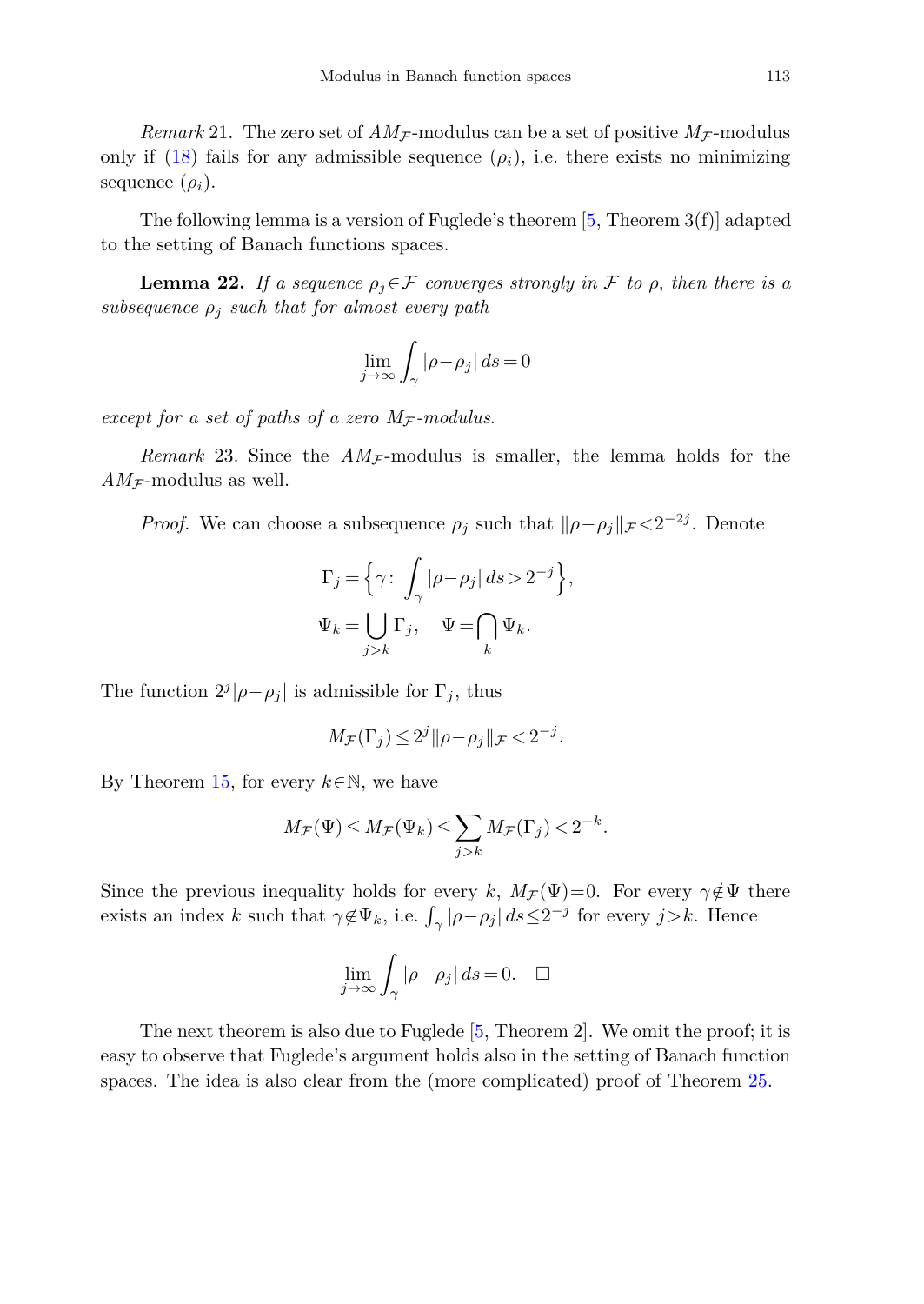<span id="page-9-4"></span>**Theorem 24.** Let  $\Gamma$  be a family of paths in *X*. Then  $M_F(\Gamma)=0$  if and only if there is a non-negative Borel function  $\rho \in \mathcal{F}(X)$  such that

(19) 
$$
\int_{\gamma} \rho \, ds = \infty
$$

for each  $\gamma \in \Gamma$ .

For the  $AM_{\mathcal{F}}$ -modulus, there is also a corresponding result.

<span id="page-9-0"></span>**Theorem 25.** Let  $\Gamma$  be a family of paths in *X*. Then  $AM_{\mathcal{F}}(\Gamma)=0$  if and only if there is a sequence  $(\tilde{\rho}_i)$  of non-negative Borel functions  $\tilde{\rho}_i$  such that

(20) 
$$
\liminf_{i \to \infty} \|\tilde{\rho}_i\|_{\mathcal{F}} < \infty
$$

<span id="page-9-2"></span>and for each *γ*∈Γ

(21) 
$$
\lim_{i \to \infty} \int_{\gamma} \tilde{\rho}_i ds = \infty.
$$

*Proof.* The conditions [\(20\)](#page-9-1) and [\(21\)](#page-9-2) are clearly sufficient to show that  $AM_{\mathcal{F}}(\Gamma)=0$ . For the converse, suppose that  $AM_{\mathcal{F}}(\Gamma)=0$  and let  $\varepsilon>0$ . For each *j*∈**N**, we can choose a sequence  $(\rho_i^j)_i$  such that  $(\rho_i^j)_i$  is admissible for  $\Gamma$  and

(22) *ρ<sup>j</sup> <sup>i</sup>* <sup>F</sup> <sup>≤</sup> <sup>2</sup>−*<sup>j</sup>*

for each *i* and *j*. For every *i* set

<span id="page-9-3"></span><span id="page-9-1"></span>
$$
\tilde{\rho}_i = \sum_{j=1}^{\infty} \rho_i^j
$$

Then  $[1,$  $[1,$  Theorem 1.6 and  $(22)$  yield

$$
\|\tilde{\rho}_i\|_{\mathcal{F}} \le \sum_{j=1}^{\infty} \|\rho_i^j\|_{\mathcal{F}} \le \sum_{j=1}^{\infty} 2^{-j} = 1
$$

and this gives [\(20\)](#page-9-1).

It remains to show that  $(\tilde{\rho}_i)$  satisfies [\(21\)](#page-9-2). Fix a path  $\gamma \in \Gamma$  and let  $k \in \mathbb{N}$ . Since each sequence  $(\rho_i^j)_i$  is admissible for  $\Gamma$ , there is  $i_0$  such that for  $i \ge i_0$ 

$$
\int_{\gamma}\rho_i^j\,ds\,{>}\,1/2
$$

for *j*=1*,* 2*, ..., k*. Now

$$
\int_{\gamma} \tilde{\rho}_i ds \ge \sum_{j=1}^k \int_{\gamma} \rho_i^j ds \ge k/2
$$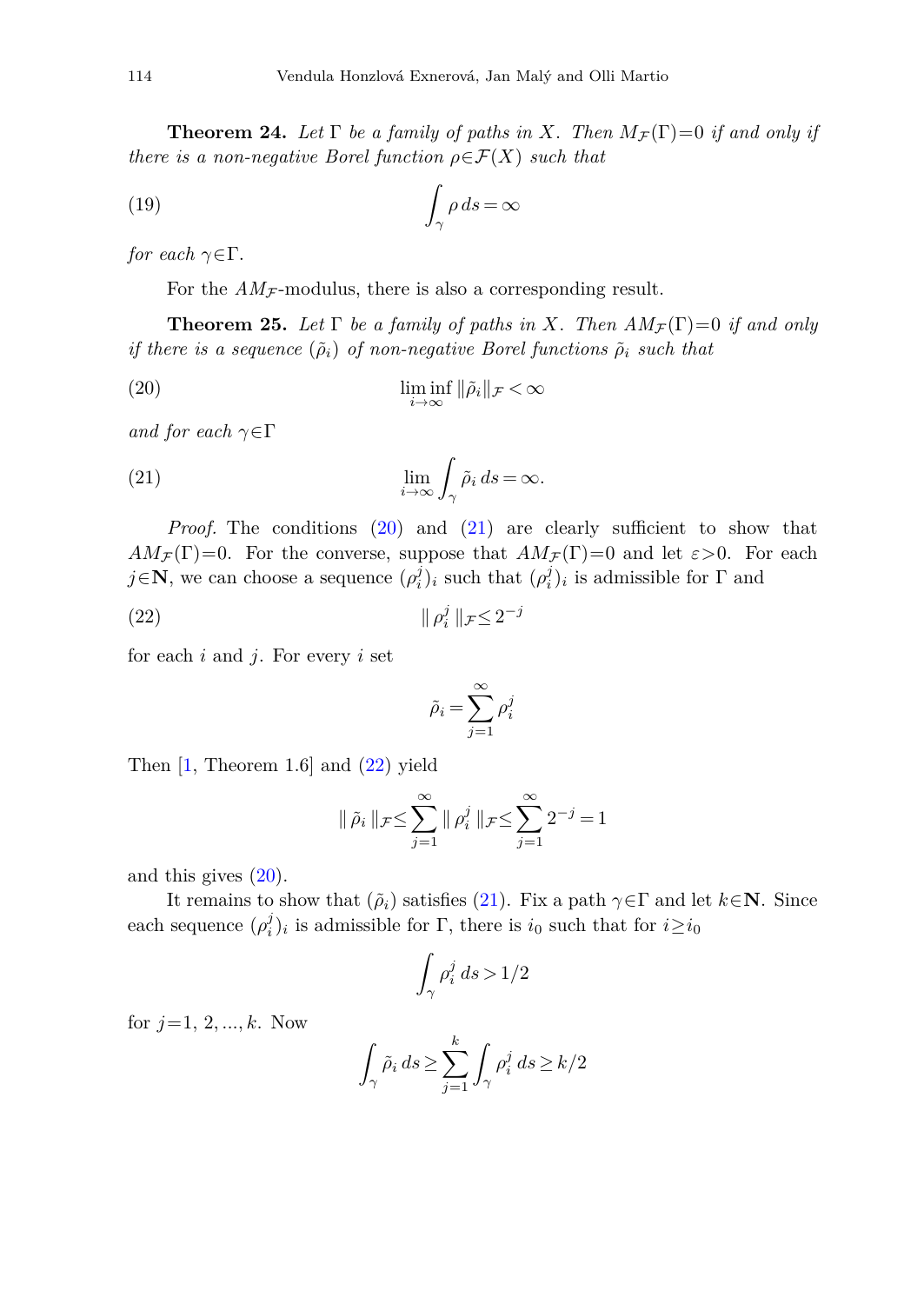for  $i \geq i_0$  and hence

$$
\liminf_{i \to \infty} \int_{\gamma} \tilde{\rho}_i \, ds \ge k/2.
$$

Letting  $k \rightarrow \infty$  we obtain

$$
\lim_{i \to \infty} \int_{\gamma} \tilde{\rho}_i \, ds = \infty
$$

as required.  $\Box$ 

*Remark* 26. The left hand part of  $(20)$  can be made arbitrarily small.

## **4. Truncation**

<span id="page-10-0"></span>Here we consider a phenomenon which clarifies the difference between the  $M_{\mathcal{F}}$ and  $AM_{\mathcal{F}}$ -modulus.

Let  $\Gamma$  be a family of paths in *X*. We say that a family  $\Gamma_T$  is a *truncated family associated with*  $\Gamma$  if  $\Gamma \subset \Gamma_T$  and for each  $\gamma \in \Gamma$ ,  $\Gamma_T$  contains some family of arbitrary short subpaths of  $\gamma$ . Note that there are many truncated families associated with  $\Gamma$ .

<span id="page-10-2"></span>**Theorem 27.** If  $\Gamma$  is a family of paths in X with  $M_{\mathcal{F}}(\Gamma) > 0$ , then  $M_{\mathcal{F}}(\Gamma_T) = \infty$ for every truncated family  $\Gamma_T$  associated with  $\Gamma$ .

*Proof.* Assume that  $M_F(\Gamma) < \infty$ . Let  $\rho \in \mathcal{F}(X)$  be admissible for  $\Gamma_T$ . Then  $\rho$ is admissible for  $\Gamma$  as well and hence there is a path  $\gamma \in \Gamma$  such that

$$
\int_{\gamma} \rho \, ds < \infty
$$

because if

<span id="page-10-1"></span>
$$
\int_{\gamma} \rho \, ds = \infty
$$

for every  $\gamma \in \Gamma$ , then  $M_{\mathcal{F}}(\Gamma) = 0$  by the Fuglede Theorem [24](#page-9-4) which is a contradiction. Now the absolute continuity of integral shows that  $\rho$  is not admissible for  $\Gamma_T$  since the path  $\gamma$  in [\(23\)](#page-10-1) contains paths of arbitrary small length and we can find a subpath  $\widetilde{\gamma}$  of  $\gamma$  such that  $\int_{\widetilde{\gamma}} \rho ds < 1$ . The theorem follows.  $\Box$ **c**<br>c<br> $\widetilde{\gamma}$ 

*Remark* 28. Note that Theorem [27](#page-10-2) is not true for the  $AM_{\mathcal{F}}$ -modulus in general. This is an important difference between these two concepts. Consider the family Γ of all segments connecting *rz* with *z* where  $r ∈ (0, 1)$  and  $z ∈ ∂B(0, 1)$ . Then the sequence  $(\rho_i)$  defined as  $\rho_i = 2^i \chi_{B(0,1) \setminus B(0,1-2^{-i})}$  is admissible for  $\Gamma$  and shows that the  $AM_1$ -modulus of  $\Gamma$  is finite, although  $\Gamma$  is a truncated family associated with itself and its *AM*1-modulus is strictly positive, see also [\[14,](#page-25-1) Example 3.14].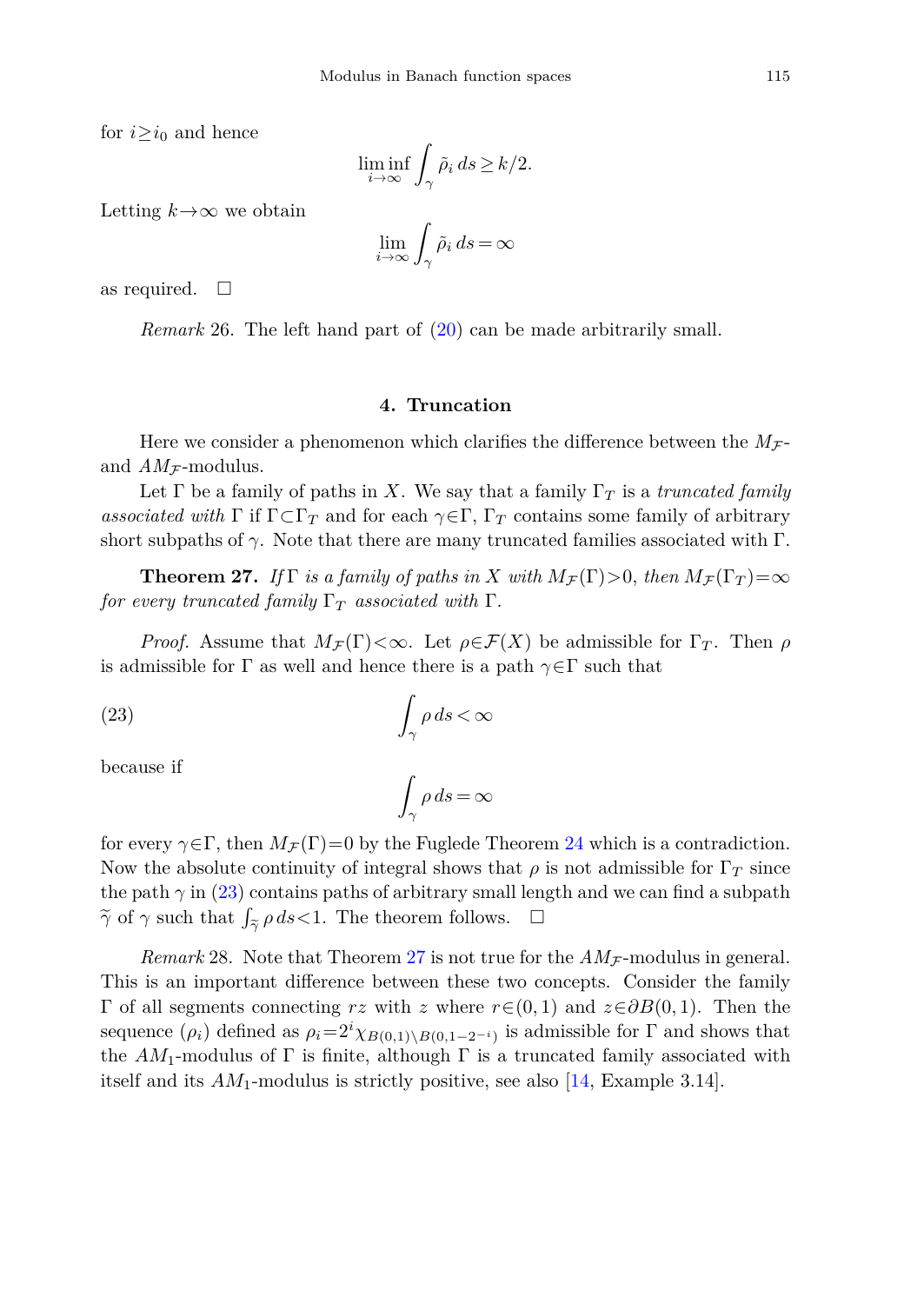*Remark* 29. As the following section shows, the  $M_F$ - and  $AM_F$ -modulus are the same for every reflexive space  $\mathcal{F}$ , and thus the property of Theorem [27](#page-10-2) transmits to the  $AM_{\mathcal{F}}$ -modulus in reflexive spaces. In particular, it holds for the  $AM_p$ -modulus, 1*<p<*∞.

#### **5. Equivalence of moduli in reflexive spaces**

<span id="page-11-0"></span>In this section, we will prove that  $M_F$ -modulus and  $AM_F$ -modulus are the same if the space  $\mathcal F$  is reflexive. In particular, Theorem [1](#page-1-0) shows that  $M_p$ -modulus and  $AM_p$ -modulus are the same for  $1 < p < \infty$ .

*Proof of Theorem [1.](#page-1-0)* Since  $AM_{\mathcal{F}}(\Gamma) \leq M_{\mathcal{F}}(\Gamma)$  by Remark [14,](#page-6-5) it suffices to prove the reverse inequality.

We may assume that  $AM_{\mathcal{F}}(\Gamma)<\infty$ .

Let  $\delta > 0$ . Find an admissible sequence  $(\rho_i)$  for  $\Gamma$  such that

(24) 
$$
\liminf_{i \to \infty} ||\rho_i||_{\mathcal{F}} \leq AM_{\mathcal{F}}(\Gamma) + \delta.
$$

Since the space  $\mathcal F$  is reflexive and the sequence  $(\rho_i)$  is bounded, by [\[18](#page-25-8), Section V.2, Theorem 1], there exist  $\rho \in \mathcal{F}$  and a subsequence of  $(\rho_i)$ , denoted again by  $(\rho_i)$ , such that  $\rho_i \rightarrow \rho$  weakly in F and satisfies [\(24\)](#page-11-1). This subsequence is still admissible for Γ. Since  $\rho_i \rightarrow \rho$  weakly in F, by the Mazur lemma [\[18,](#page-25-8) Section V.1, Theorem 2], for each  $k \in \mathbb{N}$ , there exists a convex combination  $\nu_k$  of  $\rho_k$ ,  $\rho_{k+1}$ , ... such that

<span id="page-11-1"></span>
$$
\|\nu_k-\rho\|_{\mathcal{F}}<1/k.
$$

By Lemma [22,](#page-8-0) a subsequence, denoted again by  $(\nu_k)$ , satisfies

$$
\int_\gamma \nu_k \, ds \longrightarrow \int_\gamma \rho \, ds
$$

for every  $\gamma \in \overline{\Gamma} \subset \Gamma$ , where  $M_{\mathcal{F}}(\Gamma \backslash \overline{\Gamma})=0$ . Let  $\gamma \in \overline{\Gamma}$ . Then by convexity,

$$
\int_{\gamma} \nu_k ds \ge \inf_{i \ge k} \int_{\gamma} \rho_i ds, \quad k = 1, 2, ...,
$$

so that

$$
\int_{\gamma}\rho\,ds=\lim_{k\to\infty}\int_{\gamma}\nu_k\,ds\geq \liminf_{i\to\infty}\int_{\gamma}\rho_i\,ds=1.
$$

It follows that  $\rho$  is admissible for  $\overline{\Gamma}$ . Then by Fatou Lemma [\[1,](#page-24-4) Lemma 1.5],

$$
M_{\mathcal{F}}(\overline{\Gamma}) \le ||\rho||_{\mathcal{F}} \le \liminf_{i \to \infty} ||\rho_i||_{\mathcal{F}} \le AM_{\mathcal{F}}(\Gamma) + \delta.
$$

Letting  $\delta \rightarrow 0$ , we obtain  $M_{\mathcal{F}}(\overline{\Gamma}) \leq AM_{\mathcal{F}}(\Gamma)$ . Since  $M_{\mathcal{F}}(\Gamma \setminus \overline{\Gamma})=0$ , we conclude that

$$
M_{\mathcal{F}}(\Gamma) \leq AM_{\mathcal{F}}(\Gamma). \quad \ \Box
$$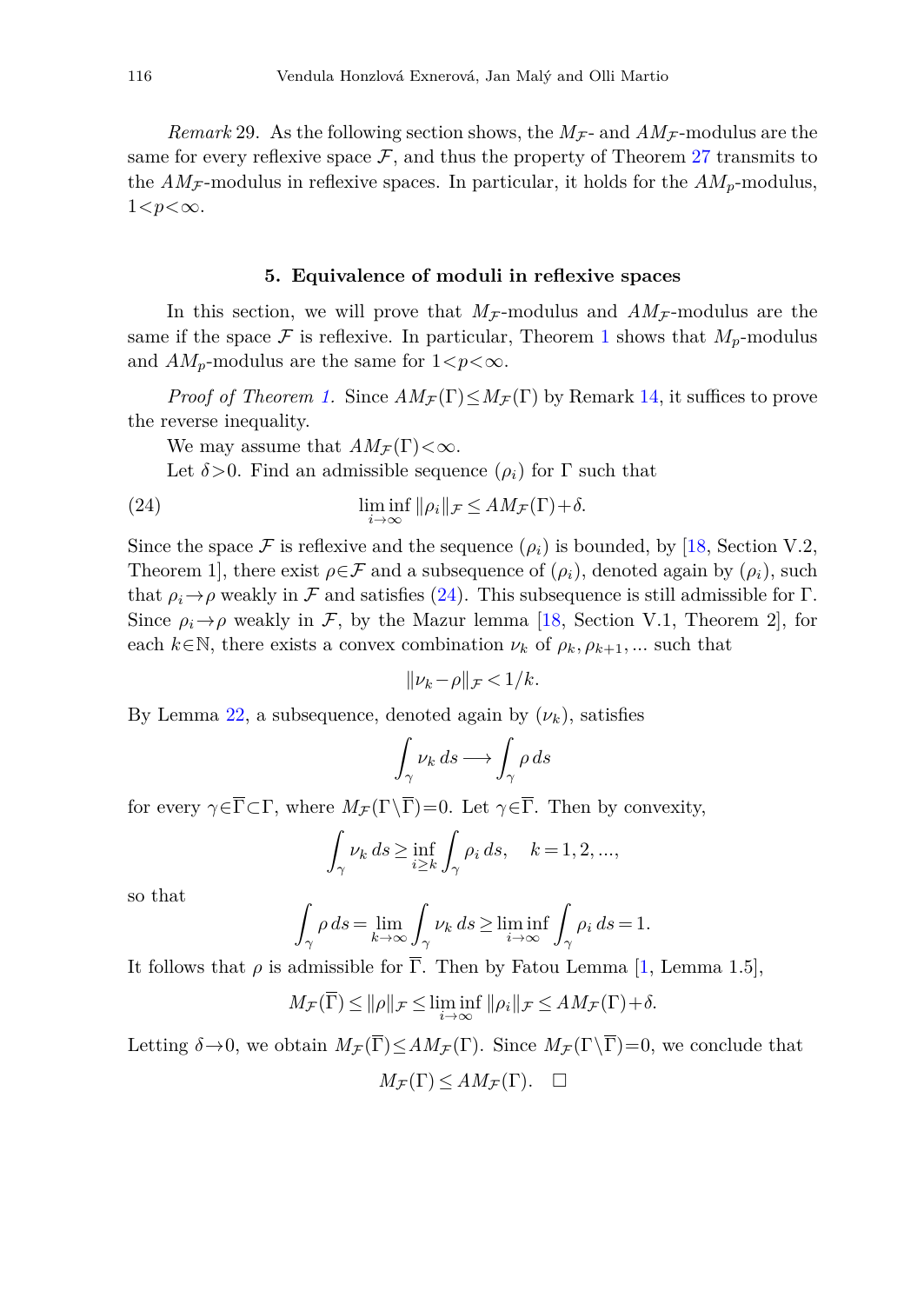## **6. Estimates of approximation modulus**

<span id="page-12-0"></span>In this section we assume that the measure  $\nu$  is doubling.

*Definition* 30. For 0≤*q* let

$$
co\underline{M}^{q}(E) = \liminf_{t \to 0} \frac{\nu(\{x \in X : d(x, E) < t\})}{t^{q}}
$$

denote the lower Minkowski content of codimension *q* of a set  $E \subset X$ . By  $coH<sup>q</sup>(E)$ we denote the Hausdorff measure of codimension *q* of *E* defined as

$$
coH^q(E)=\sup_{\delta>0}coH^q_{\delta}(E)
$$

where for  $\delta$  >0

$$
coH_{\delta}^{q}(E) = \inf \Big\{ \sum_{j=1}^{\infty} \frac{\nu(B(x_j, r_j))}{r_j^q} : E \subset \bigcup_{j=1}^{\infty} B(x_j, r_j), \sup_j r_j < \delta \Big\}
$$

is the *δ*-content associated with  $coH<sup>q</sup>(E)$ .

It easily follows from the 5-covering lemma, see e.g. [\[2,](#page-24-1) Lemma 1.7], that  $coH<sup>q</sup>(E) \leq c_0 \cdot coM<sup>q</sup>(E)$  where  $c_0$  depends only on the doubling constant of *ν*.

*Definition* 31. We say that a path  $\gamma$ : [0*, l(* $\gamma$ )]  $\rightarrow$  *X* has a *meeting of order*  $\alpha$  > 0 with a set *E*⊂*X* if

$$
\lim_{\delta \to 0} \frac{|\{s \in [0, \ell(\gamma)] : d(\gamma(s), E) < \delta\}|}{\delta^{1/\alpha}} = \infty.
$$

Here  $|A|$  stands for the Lebesgue measure of  $A \subset \mathbf{R}$ .

**Theorem 32.** Suppose that  $coM<sup>q</sup>(E) < \infty$  and that  $\Gamma$  is a family of paths in *X* such that each  $\gamma \in \Gamma$  has a meeting of order  $\alpha$  with *E*. Then  $AM_{L^{p,1}}(\Gamma) = 0$  provided that  $1 \leq p \leq \alpha q$ .

*Proof.* Pick first a sequence  $1 \ge \delta_1 > \delta_2 > ...$  such that  $\lim_{i \to \infty} \delta_i = 0$  and for some  $M < \infty$ *M* < $\infty$  *v*({*x*∈ *X* : *d*(*x, E*) < *δ*<sup>*i*</sup>})

$$
\frac{\nu(\{x \in X : d(x, E) < \delta_i\})}{\delta_i^q} \le M.
$$

Let  $\varepsilon > 0$  and for  $i = 1, 2, ...$  let

$$
\rho_i = \varepsilon \delta_i^{-1/\alpha} \chi_{E(\delta_i)}
$$

where  $E(t) = \{x \in X : d(x, E) < t\}$ . Then by [\(10\)](#page-4-0),

$$
\|\rho_i\|_{L^{p,1}(X)} = \varepsilon \delta_i^{-1/\alpha} p\left(\nu(E(\delta_i))\right)^{\frac{1}{p}}.
$$

We show that the sequence  $(\rho_i)$  is admissible for  $\Gamma$ .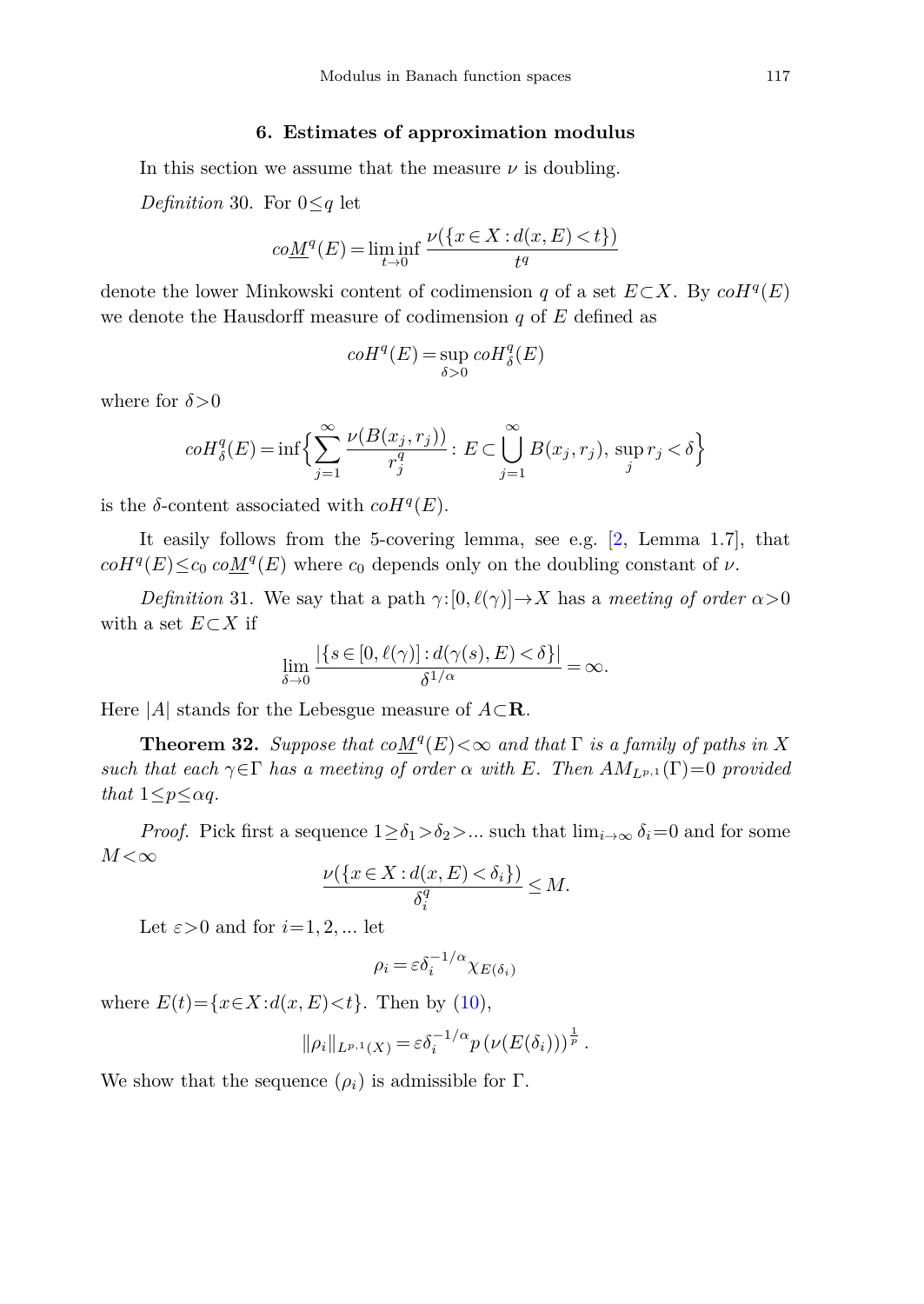To this end, fix  $\gamma \in \Gamma$ . Since  $\gamma$  has a meeting of order  $\alpha$  with E, there is  $i_0$  such that

$$
\varepsilon | \{ s \in [0, \ell(\gamma)] \colon d(\gamma(s), E) < \delta_i \} | \ge \delta_i^{1/\alpha}
$$

for  $i \geq i_0$ . Now for  $i \geq i_0$ 

$$
\int_{\gamma} \rho_i \, ds = \varepsilon \delta_i^{-1/\alpha} \left| \left\{ s \in [0, \ell(\gamma)] : d(\gamma(s), E) < \delta_i \right\} \right| \geq 1,
$$

and so the sequence  $(\rho_i)$  is admissible for  $\Gamma$ .

Since  $p/\alpha \leq q$  and since  $(\rho_i)$  is admissible for Γ, we can use the sequence  $(\rho_i)$ to obtain

$$
AM_{L^{p,1}}(\Gamma) \le \liminf_{i \to \infty} \|\rho_i\|_{L^{p,1}(X)} \le \varepsilon \liminf_{i \to \infty} \frac{p \nu(E(\delta_i))^{1/p}}{\delta_i^{1/\alpha}}
$$
  

$$
\le \varepsilon \liminf_{i \to \infty} \left(\frac{\nu(E(\delta_i))}{\delta_i^q}\right)^{1/p} \le M^{1/p}\varepsilon.
$$

Since *M* is independent of  $\varepsilon$ , we have  $AM_{L^{p,1}}(\Gamma)=0$  as required.  $\Box$ 

*Remark* 33. The above theorem is not true if the lower Minkowski content of codimension  $q$  is replaced by the Hausdorff measure of codimension  $q$ . Easy examples can be constructed by adding a countable set to the set *E*. This has no effect on  $coH<sup>q</sup>(E)$  but the meeting property holds for a much larger family  $\Gamma$  of paths than before and so the condition  $AM_p(\Gamma)=0$  need not hold for  $p \leq \alpha q$ .

<span id="page-13-1"></span>**Corollary 34.** Let  $E \subset \mathbb{R}^n$  be an  $(n-k)$ -dimensional  $C^1$  surface,  $k \in \{1, 2, ..., n\}$ , and  $\Gamma$  be a family of paths such that each  $\gamma \in \Gamma$  has a meeting of order 1 with a compact part of *E* (depending on  $\gamma$ ). Then  $AM_{L^{k,1}}(\Gamma)=0$ .

*Proof.* Obviously, for each compact part *K* of *E*,  $coM^k(K) < \infty$ . We can write  $E$  as  $\bigcup_j W_j = \bigcup_j \overline{W}_j$ , where  $W_j$  are open in *E* and with compact closures in *E*. Then  $\Gamma = \bigcup_j \Gamma_j$ , where each  $\gamma \in \Gamma_j$  has a meeting of order 1 with the compact set  $\overline{W}_j \subset E$ . Now, we can use the countable subadditivity of the approximation modulus (The-orem [16\)](#page-6-6).  $\Box$ 

<span id="page-13-0"></span>**Proposition 35.** Let  $E \subset X$  and  $\Gamma_i(E)$  be as in Definition [3.](#page-2-4) Then each  $\gamma \in$ Γ*i*(*E*) has a meeting of order 1 with *E*.

*Proof.* Choose  $m \in \mathbb{N}$  and pick distinct points  $t_1, ..., t_m \in (0, \ell(\gamma))$  such that *γ*( $t_i$ )∈ $E$ ,  $i=1, ..., m$ . Find  $\delta > 0$  such that the intervals  $(t_i - \delta, t_i + \delta), i=1, ..., m$ , are pairwise disjoint and contained in  $(0, \ell(\gamma))$ . Let  $0 < s < \delta$ . Then for each  $i = 1, ..., m$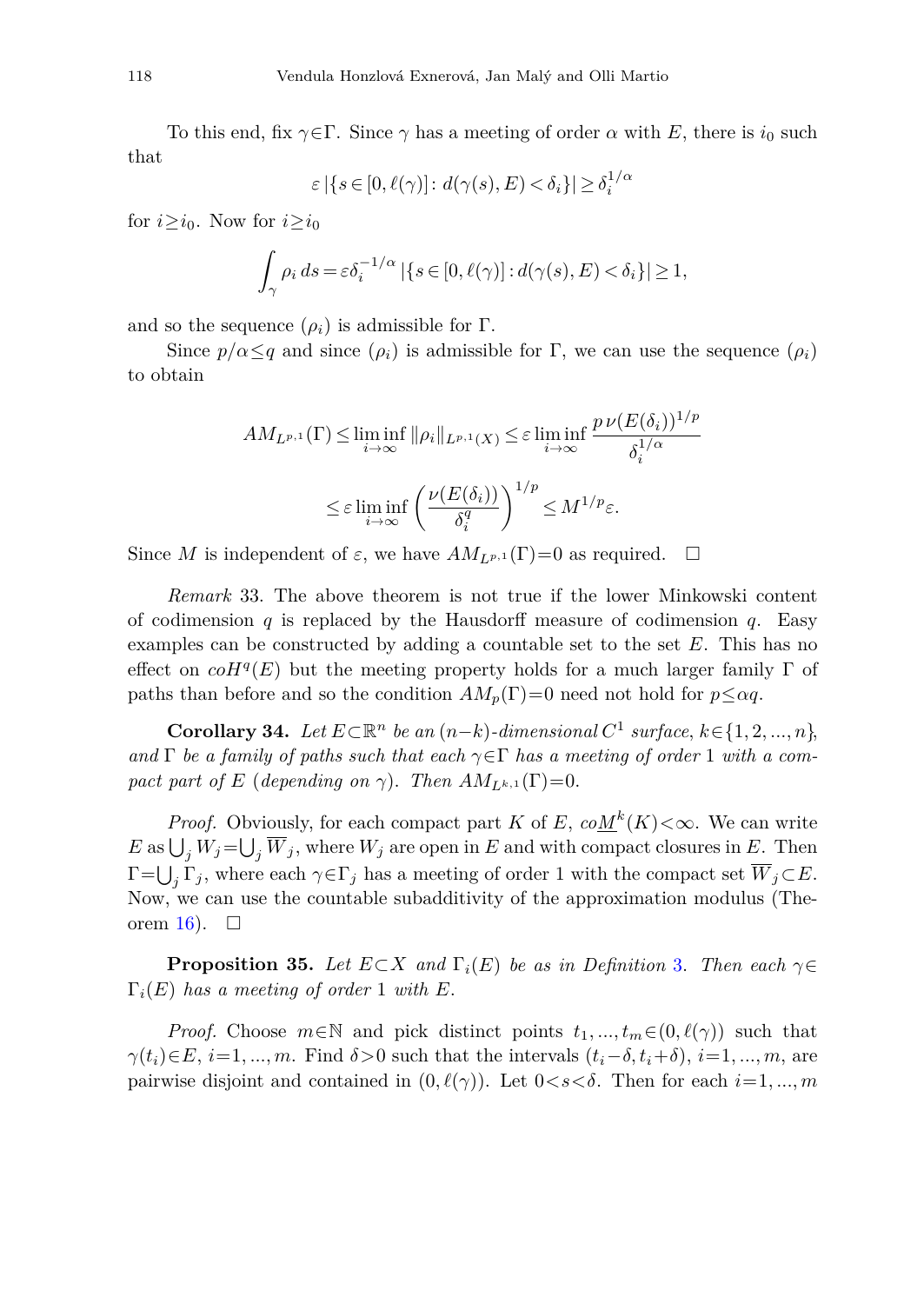and  $t \in (t_i - s, t_i + s)$  we have  $d(\gamma(t), E) < s$  due to the 1-Lipschitz property of  $\gamma$ . Hence

$$
|\{t\in[0,\ell(\gamma)]\colon d(\gamma(t),E)
$$

<span id="page-14-1"></span>Letting  $m \to \infty$  we obtain the assertion.  $\Box$ 

**Corollary 36.** Let  $E \subset X$  and  $coM^p(E) < \infty$ . Then  $AM_{L^p}(\Gamma_i(E)) = 0$ .

*Remark* 37. If we replace the assumption  $coM^p(E)<\infty$  by  $coH^p(E)<\infty$ , it can be proved that  $AM_{L^p}(\Gamma_i(E))=0$ , see [\[7\]](#page-24-3). Thus, for  $p=1$  the conclusion of Corollary [36](#page-14-1) can be obtained under a weaker assumption, whereas for  $p>1$  the conclusion is also weaker (Lebesgue spaces instead of Lorentz spaces).

<span id="page-14-2"></span>**Corollary 38.** Let  $k \in \{1, ..., n-1\}$ ,  $E \subset \mathbb{R}^n$  and  $1 \leq p \leq k$ . Suppose that there exists an  $(n-k)$ -dimensional  $C^1$  surface  $E'$  in  $\mathbb{R}^n$  such that  $\overline{E} \subset E'$ . Then

$$
AM_{L^{p,1}}(\Gamma_i(E)) = 0.
$$

*Proof.* Let  $\gamma \in \Gamma_i(E)$ . Then there exists an ball *B* which contains the locus of  $\gamma$ . The set  $K=\overline{E}\cap \overline{B}$  is a compact subset of *E'* such that  $\gamma \in \Gamma_i(K)$ . By Proposition [35,](#page-13-0)  $\gamma$  has a meeting of order 1 with *K*. Therefore the assumptions of Corollary [34](#page-13-1) are satisfied.  $\Box$ 

<span id="page-14-0"></span>*Remark* 39. The set

$$
E = \bigcup_j \partial B(0, 1 - 2^{-j})
$$

is a  $C^1$ -surface. Consider the family  $\Gamma$  of all segments connecting points of  $\partial B(0,1)$ with the origin. Then by [\[14,](#page-25-1) 3.12],  $AM_1(\Gamma) > 0$ , although  $\Gamma \subset \Gamma_i(E)$ . Hence we cannot drop the assumption regarding the "supersurface" *E'* in Corollary [38.](#page-14-2)

*Definition* 40. For *E*⊂*X* we define

$$
\Gamma_{\tau}(E) = \left\{ \gamma \in \Gamma(E) : \gamma(0) \in E, \lim_{t \to 0+} \frac{d(\gamma(t), E)}{t} = 0 \right\}.
$$

<span id="page-14-4"></span>*Remark* 41. If  $\gamma$  is right tangential in the sense of Definition [4,](#page-2-5) then there is a subpath of  $\gamma$  in  $\Gamma_\tau(E)$ .

<span id="page-14-3"></span>**Proposition 42.** Let  $E \subset X$  and  $\gamma \in \Gamma_{\tau}(E)$ . Then  $\gamma$  has a meeting of order 1 with *E*.

*Proof.* Choose *<sup>m</sup>*∈<sup>N</sup> and find *δ>*0 such that

$$
0 < t < \delta \implies d(\gamma(t), E) \le \frac{t}{m}.
$$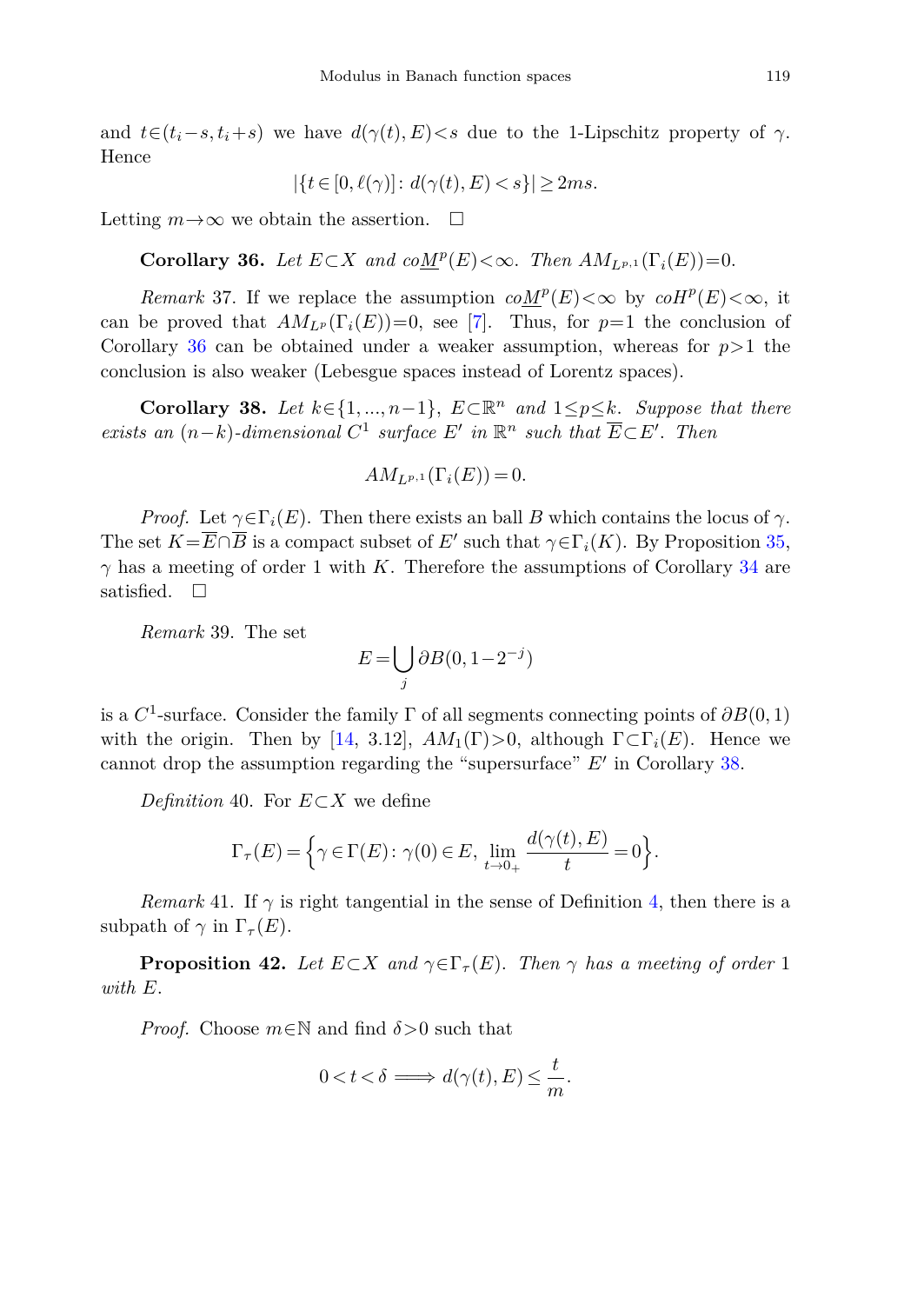Let  $s < \frac{\delta}{m}$ . Then for each  $t \in (0, ms)$  we have  $t < \delta$  and  $d(\gamma(t), E) \leq s$ . Thus,

 $|\{t \in [0, \ell(\gamma)] : d(\gamma(t), E) < s\}| \ge ms.$ 

Letting  $m \to \infty$  we obtain the assertion.  $\Box$ 

The converse of Proposition [42](#page-14-3) is not true. For example, consider the set  $E=(-\infty,\infty)\times\{0\}$  in **R**<sup>2</sup> and the curve  $\gamma$  with locus

$$
[0,1] \times \{0\} \cup \cup_{i=1}^{\infty} \{2^{-i}\} \times [0,2^{-i}].
$$

**Corollary 43.** Let  $coM^{q}(E) < \infty$ . Then  $AM_{L^{p,1}}(\Gamma_{\tau}(E)) = 0$  provided that 1< *p*≤*q*.

<span id="page-15-1"></span>**Corollary 44.** Let *<sup>k</sup>*∈{1*, ..., n*−1}, *<sup>E</sup>* be an (*n*−*k*)-dimensional *<sup>C</sup>*<sup>1</sup> surface in  $\mathbb{R}^n$  and  $1 \leq p \leq k$ . Then

$$
AM_{L^{p,1}}(\Gamma_t(E)) = AM_{L^{p,1}}(\Gamma_{\tau}(E)) = 0.
$$

*Proof.* In view of Remark [41,](#page-14-4)  $AM_{L^{p,1}}(\Gamma_t(E)) \leq AM_{L^{p,1}}(\Gamma_{\tau}(E))$ . Let  $\gamma \in \Gamma_{\tau}(E)$ . If *V* is a neighborhood of  $\gamma(0)$  in *E* such that  $\overline{V} \subset E$ , then  $\gamma \in \Gamma$ <sub>*τ*</sub> ( $\overline{V}$ ) and by Proposi-tion [42,](#page-14-3)  $\gamma$  has a meeting of order 1 with  $\overline{V}$ . Therefore  $\Gamma_{\tau}(E)$  satisfies the assumptions of Corollary [34.](#page-13-1)  $\Box$ 

### **7. Density-tangential curves**

<span id="page-15-0"></span>In this section,  $X$  will be a metric space with a doubling measure  $\nu$ . We derive an estimate which will be needed in applications (see [\[7\]](#page-24-3)). We are able to handle sets of finite Hausdorff measure, but the result does not seem to extend easily to Lorentz spaces.

*Definition* 45. Let  $\mu$  be a finite Borel measure on *X*,  $x \in X$  and  $\tau > 0$ . We denote

$$
R_{\tau}(x,\mu) = \inf\{r > 0 \colon r\mu(B(x,r)) \ge \tau \nu(B(x,r))\}.
$$

We say that  $\gamma$  is  $\tau$ -density tangential to  $\mu$  if

$$
\lim_{t \to 0+} \frac{R_{\tau}(\gamma(t), \mu)}{d(\gamma(t), \gamma(0))} = 0.
$$

*Remark* 46. Typically  $\mu$  is the Hausdorff measure of codimension 1 restricted to some set *E*.

**Theorem 47.** Let  $\Gamma_{\mu,\tau}$  be the family of all paths which are  $\tau$ -density tangential to μ. Then  $AM_1(\Gamma_{\mu,\tau})=0$ .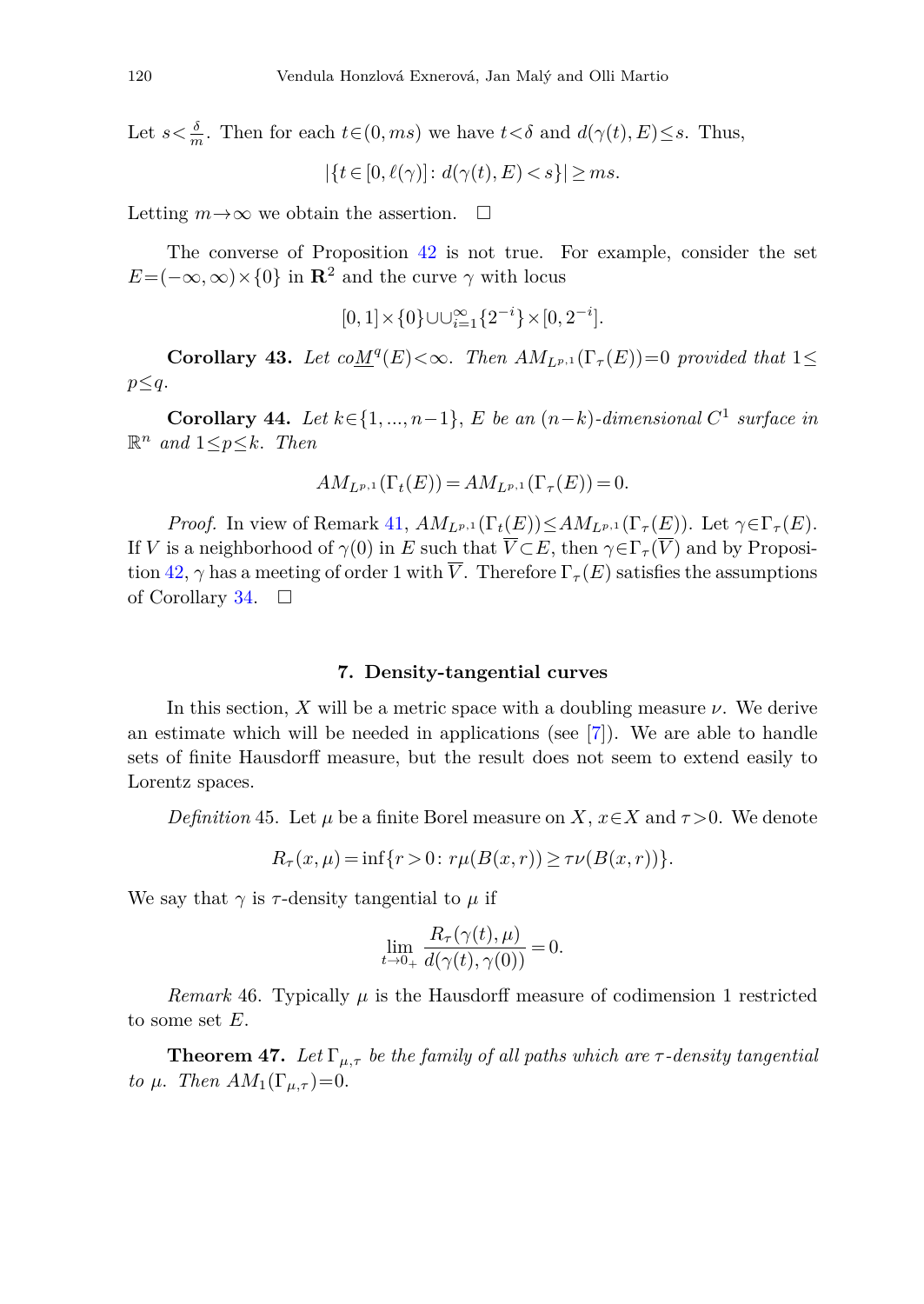*Proof.* For each  $k \in \mathbb{N}$ , consider the family of all balls  $B(x, r)$  with the properties that  $r\mu(B(x,r)) \geq \tau \nu(B(x,r))$  and  $0 < r < \frac{1}{k}$ . Using the Vitali type theorem, there exists a pairwise disjoint subfamily  $\{B(x_i^k, r_i^k)\}\$ <sub>i</sub> of this family such that

$$
F_k := \left\{ x \in X \colon R_\tau(x, \mu) < \frac{1}{k} \right\} \subset \bigcup_i B(x_i^k, 5r_i^k).
$$

Set

$$
\rho_k(x) = \sum_i \frac{\chi_{B(x_i^k, 6r_i^k)}}{r_i^k}.
$$

Using the doubling property of  $\nu$  we estimate

$$
\int_X \rho_k \, d\nu = \sum_i \frac{\nu(B(x_i^k, 6r_i^k))}{r_i^k} \le \sum_i \frac{\nu(B(x_i^k, r_i^k))}{r_i^k}
$$
\n
$$
\le \frac{C}{\tau} \sum_i \mu(B(x_i^k, r_i^k)) \le \frac{C}{\tau} \mu(X).
$$

Pick  $\gamma \in \Gamma_{\mu,\tau}$ . Choose  $m \in \mathbb{N}$  and find  $\delta > 0$  such that

(25) 
$$
0 < t < \delta \Longrightarrow \frac{R_{\tau}(\gamma(t), \mu)}{d(\gamma(t), \gamma(0))} < \frac{1}{20m}.
$$

Choose  $T < \delta$  such that  $d(\gamma(T), \gamma(0)) > 0$ . Find  $k_m \in \mathbb{N}$  such that  $\frac{20m}{k_m} < d(\gamma(T), \gamma(0))$ . Let  $k \geq k_m$ . Find  $0 \lt t_1 \lt \ldots \lt t_m$  such that

<span id="page-16-0"></span>
$$
d(\gamma(t_j), \gamma(0)) = \frac{20j}{k}, \quad j = 1, ..., m.
$$

By [\(25\)](#page-16-0),

$$
R_\tau(\gamma(t_j),\mu) < \frac{1}{20m}d(\gamma(t_j),\gamma(0)) = \frac{20j}{20mk} \le \frac{1}{k}.
$$

Thus, for each *j* it holds that  $\gamma(t_j) \in F_k$  and there exists  $i(j)$  such that

$$
\gamma(t_j) \in B(x_{i(j)}^k, 5r_{i(j)}^k).
$$

Since  $r_i^k \leq \frac{1}{k}$  and the mutual distance of  $\gamma(t_j)$  is estimated below by  $\frac{20}{k}$ , the indices *i*(*j*) are distinct. The path  $\gamma$  travels in each  $B(x_{i(j)}^k, 6r_{i(j)}^k)$  at least distance  $r_{i(j)}^k$ and thus

$$
\int_{\gamma} \rho_k \ge m, \quad k \ge k_m.
$$

By Theorem [25](#page-9-0) it follows that  $AM_1(\Gamma_{\mu,\tau})=0$ .  $\Box$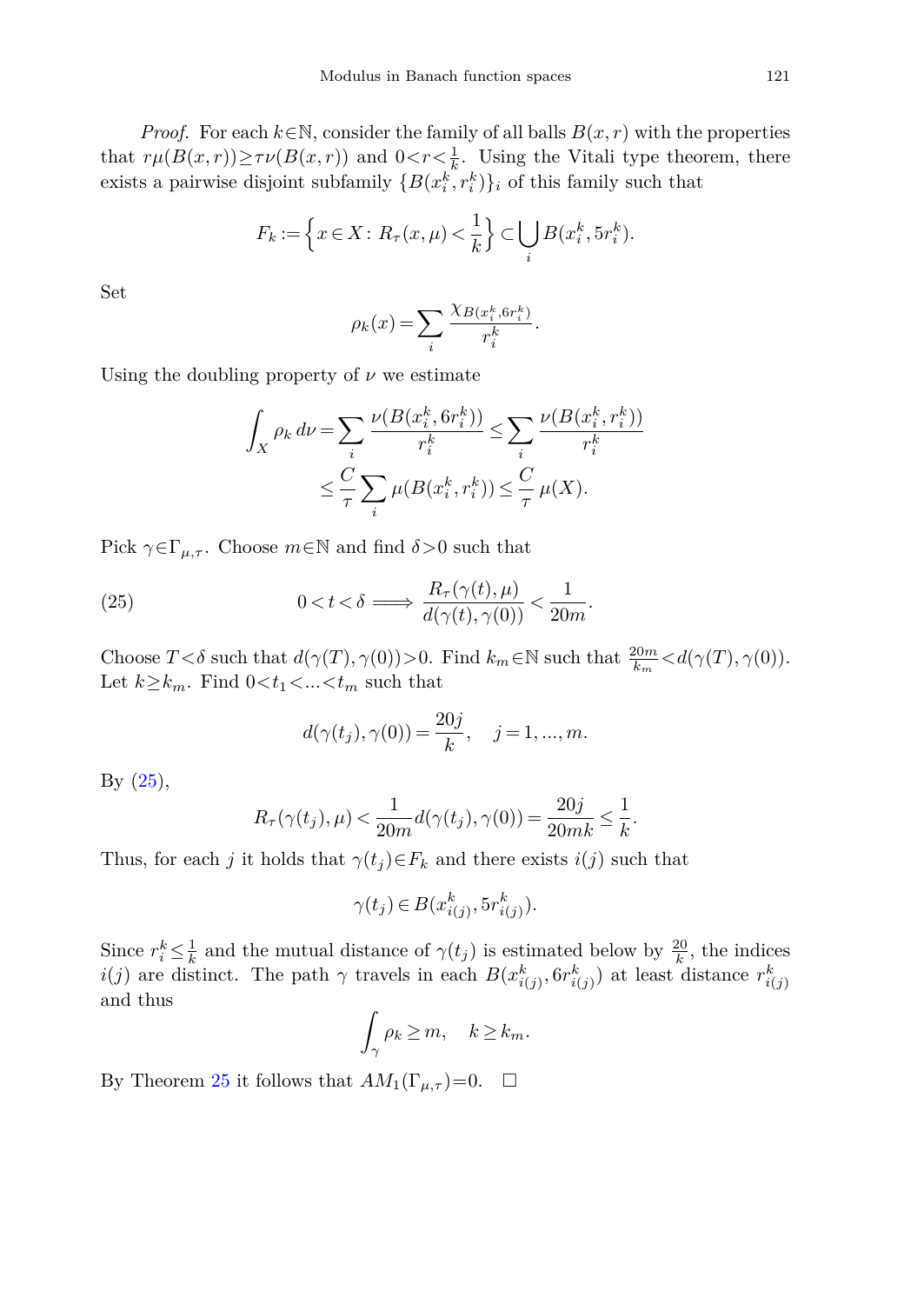## **8. Estimates of** *M***-modulus**

<span id="page-17-0"></span>In this section we assume that *X* is locally compact and  $\nu$  is doubling.

We first recall some notions from analysis on metric measure spaces, see [\[2\]](#page-24-1) and  $[6]$ .

*Definition* 48. A Borel measurable function  $\rho: X \rightarrow [0, \infty]$  is said to be an *upper gradient* to  $u: X \to \mathbb{R}$  if

$$
|u(y)-u(x)|\leq \int_\gamma \rho\, ds
$$

for each  $x, y \in X$  and each path  $\gamma$  connecting x to y.

Let  $B=B(z,R)$  be a ball and  $E\subset B$ . We say that a function  $u: X\to\mathbb{R}$  is a cap-competitor for  $(E, B)$  if  $u \ge 1$  on  $E$  and  $u=0$  on  $X \setminus B$ . The Dirichlet-Lorentz  $D L^{p,1}$  seminorm of a *v*-measurable function *u*:  $X \to \mathbb{R}$  is defined by

 $||u||_{DL^{p,1}} := \inf \{ ||\rho||_{L^{p,1}} : \rho \text{ is an upper gradient to } u \}.$ 

The *Dirichlet-Lorentz DLp,*1*-capacity* of a set *<sup>E</sup>*⊂*<sup>B</sup>* is defined as

$$
cap_{DL^{p,1}}(E;B) = \inf \left\{ ||u||_{DL^{p,1}}^p : u \text{ is a cap-compact} for (E,B) \right\}.
$$

*Remark* 49. The Dirichlet type seminorms provide a homogeneous counterpart of more familiar Newtonian type norms, see [\[2\]](#page-24-1), [\[6](#page-24-2)] and [\[12\]](#page-25-3).

<span id="page-17-1"></span>**Theorem 50.** Let  $p \geq 1$  and let *E* be a subset of a relatively compact ball  $B \subset X$ with cap<sub>*DL*</sub><sub>*p*,1</sub></sub> (*E*, *B*) > 0. Then  $M_{L^{p,1}}(\Gamma_i(E) \cap \Gamma_{\tau}(E)) = \infty$ .

*Proof.* (For a similar construction see [\[2,](#page-24-1) Lemma 5.25].) Let  $\rho \in L^{p,1}(B)$ ,  $\rho > 0$ , be a lower semicontinuous function. We may assume that  $\rho$  is bounded away from 0. For  $x \in B$ , let  $\Gamma_x$  be the family of all paths  $\gamma : [0, \ell] \to \overline{B}$  such that  $\gamma(0) = x$ ,  $\gamma(\ell) \notin B$ and  $\gamma((0,\ell)) \subset B$ . Set

$$
u(x)=\inf\Bigl\{\int_\gamma\rho\,ds\colon\gamma\in\Gamma_x\Bigr\}.
$$

Let *x*,  $x_i \in \overline{B}$  be such that  $x_i \to x$  and  $\sup_i u(x_i) < \infty$ . Consider a sequence  $(\gamma_i)$  such that  $\gamma_i \in \Gamma_{x_i}$  and

$$
\int_{\gamma_i} \rho \, ds < u(x_i) + 2^{-i}.
$$

Then, as  $\rho$  is bounded away from zero, the lengths of  $\gamma_i$  are bounded and we can reparametrize these paths to be defined on the same interval with a bounded Lipschitz constant. Then by the Arzela-Ascoli argument, we can find a subsequence converging to a limit path  $\gamma$  such that (as  $\rho$  is lower semicontinuous)

$$
\int_{\gamma} \rho ds \le \liminf_i \int_{\gamma_i} \rho ds \le \liminf_i u(x_i).
$$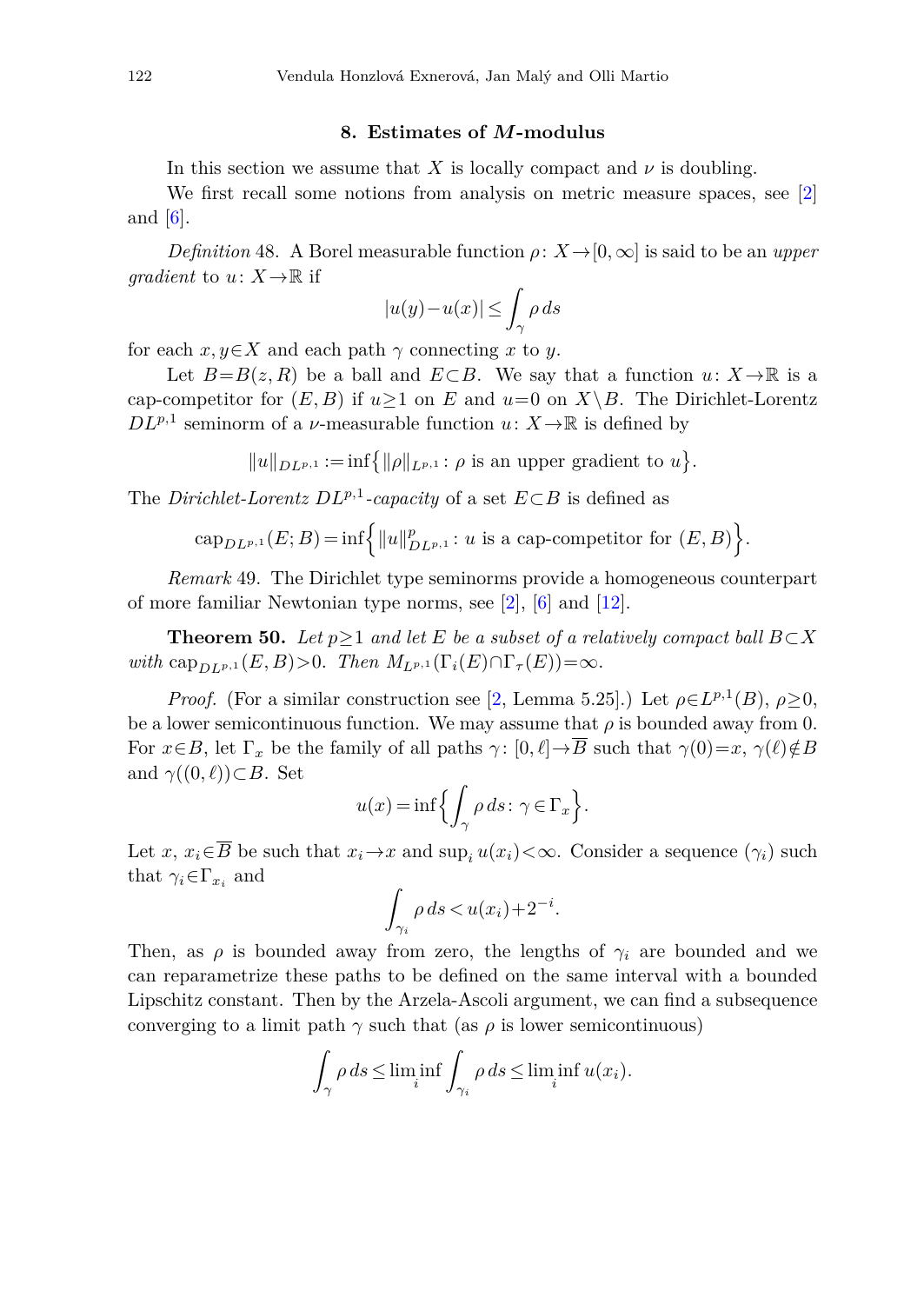Hence the function *u* is lower semicontinuous. Also we easily verify that  $\rho$  is an upper gradient of *u*. Assume first that  $u=\infty$  on  $E\cap B(z, R)$ . Then all the functions  $u/j$  serve as cap-competitors for  $(E, B)$  and it follows that  $\text{cap}_{DLP,1}(E, B)=0$ , a contradiction. Thus, there exists  $y \in E$  such that, under the notation above,  $u(y) < \infty$ . We can find a path parametrized by its arc length  $\gamma : [0, \ell] \to X$  such that  $\gamma \in \Gamma_y$  and *<sup>γ</sup> ρ ds<*∞.

Now, we can construct a path  $\tilde{\gamma} \in \Gamma_i(E) \cap \Gamma_{\tau}(E)$ . The path  $\tilde{\gamma}$  has the same locus as the path  $\gamma$  but goes to  $\gamma(0)$  infinitely often and has, at the same time, the required tangential property.

Find a sequence  $\delta_m \searrow 0$  such that

<span id="page-18-0"></span>
$$
\delta_1 = \ell,
$$

<span id="page-18-1"></span>and

(26) 
$$
\sum_{m=1}^{\infty} m \int_0^{\delta_m} \rho(\gamma(t)) dt < \infty.
$$

Let  $q_m$  be positive integers such that

$$
(27) \t\t\t q_m \ge \frac{\delta_m}{\delta_{m+1}}.
$$

Set

$$
t_m = \sum_{n>m} (2n+2)\delta_n, \quad m = 0, 1, 2, \dots,
$$
  

$$
h_m = \frac{\delta_m}{q_m}, \qquad m = 1, 2, \dots
$$

Our plan is to find the new curve  $\tilde{\gamma}$  as

$$
\widetilde{\gamma}(t) = \gamma(\xi(t)), \quad t \in [0, \tilde{\ell}],
$$

where

$$
\tilde{\ell} = t_0 = \sum_{n=1}^{\infty} (2n+2)\delta_n
$$

and  $\xi$ :  $[0, \tilde{\ell}] \rightarrow [0, \ell]$  is defined as follows. Fix  $m \in \mathbb{N}$  and set

$$
\xi(t_{m-1}-s) = s, \quad 0 \le s \le \delta_m.
$$

Now, we define  $\xi$  on  $[t_m, t_{m-1}-\delta_m]$  to be linear on each

$$
[t_m + (i-1)h_m, t_m + ih_m], \quad i = 1, ..., (2m+1)q_m
$$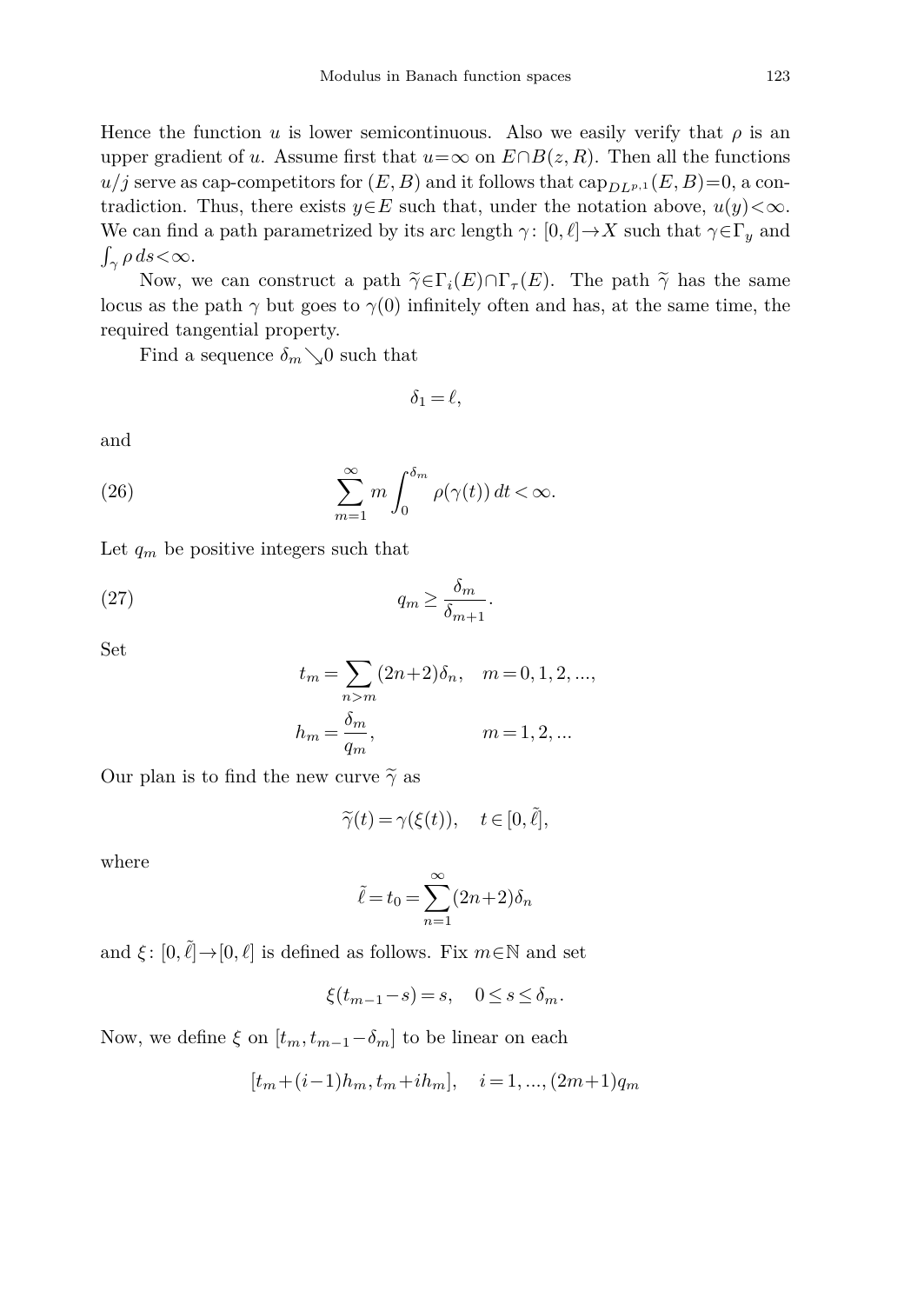and attaining the values

$$
\xi(t_m + ((k-1)(2m+1)+2j)h_m) = (k-1)h_m, \qquad j = 1, ..., m,
$$
  

$$
\xi(t_m + ((k-1)(2m+1)+(2j+1))h_m) = kh_m, \qquad k = 1, ..., q_m.
$$

For completeness we set  $\xi(0)=0$ . Observe that  $|\xi'|=1$  at all points except for the partition ones, so that  $\tilde{\gamma}$  is parametrized by its arclength.

Since  $\tilde{\gamma}(t_m)=\gamma(0)=y$  for each  $m\in\mathbb{N}$ , we verify that  $\tilde{\gamma}\in\Gamma_i(E)$ .

Next, we want to show that  $\tilde{\gamma}$  is tangential according to the definition of  $\Gamma_{\tau}(E)$ . This reduces to the property

(28) 
$$
\lim_{t \to 0_+} \frac{\xi(t)}{t} = 0.
$$

Let  $t \in [t_m, t_{m-1}]$  Then (using  $(27)$ )

<span id="page-19-0"></span>
$$
\frac{\xi(t)}{t} \le \frac{\frac{t - t_m}{2m + 1} + h_m}{t - t_m + (2m + 3)\delta_{m+1}} \le \frac{1}{2m + 1}
$$

which tends to 0 as  $m \rightarrow \infty$  and [\(28\)](#page-19-0) is verified.

By [\(26\)](#page-18-1)

$$
\int_{\widetilde{\gamma}} \rho \, ds = \sum_{m=1}^{\infty} (2m+2) \int_0^{\delta_m} \rho(\gamma(t)) \, dt < \infty.
$$
\ne can achieve that  $\int_{\widetilde{\gamma}} \rho \, ds < 1$  and still  $\widetilde{\gamma} \in \Gamma$ 

Making  $\tilde{\gamma}$  shorter, we can achieve that  $\int_{\tilde{\gamma}} \rho ds < 1$  and still  $\tilde{\gamma} \in \Gamma_i(E) \cap \Gamma_{\tau}(E)$ , so that  $\rho$  is not admissible for  $\Gamma_i(E) \cap \Gamma_\tau(E)$ . We have shown that there does not exist any lower semicontinuous admissible function for  $\Gamma_i(E) \cap \Gamma_{\tau}(E)$  in  $L^{p,1}(X)$ . Since admissible functions for a curve family can be approximated by lower semicontinuous admissible functions, it follows that

$$
M_{L^{p,1}}(\Gamma_i(E)\cap \Gamma_\tau(E))=\infty.\quad \Box
$$

<span id="page-19-1"></span>**Corollary 51.** Let  $k \in \{1, ..., n\}$  and  $E \subset \mathbb{R}^n$  be a  $(n-k)$ -dimensional  $C^1$  sur*face.* Then  $M_{L^{k,1}}(\Gamma_t(E) \cap \Gamma_i(E)) = \infty$ .

<span id="page-19-3"></span>*Remark* 52. In Euclidean spaces, the Dirichlet-Lorentz capacity cap<sub>*DLp*,<sup>1</sup> is</sub> just the homogeneous Sobolev-Lorentz capacity. By [\[10](#page-25-6), Theorem 8.19 and Corollary 9.6],

<span id="page-19-2"></span>(29) 
$$
H^{n-p}_{\infty}(E) \leq C \operatorname{cap}_{DL^{p,1}}(E), \quad E \subset \mathbb{R}^n.
$$

A similar estimate holds also in metric measure spaces satisfying the (1*,* 1)-Poincaré inequality [\[8\]](#page-25-4), see also [\[13](#page-25-9)]. For the Newtonian-Lorentz capacity see also [\[3\]](#page-24-5) and [\[11](#page-25-10)].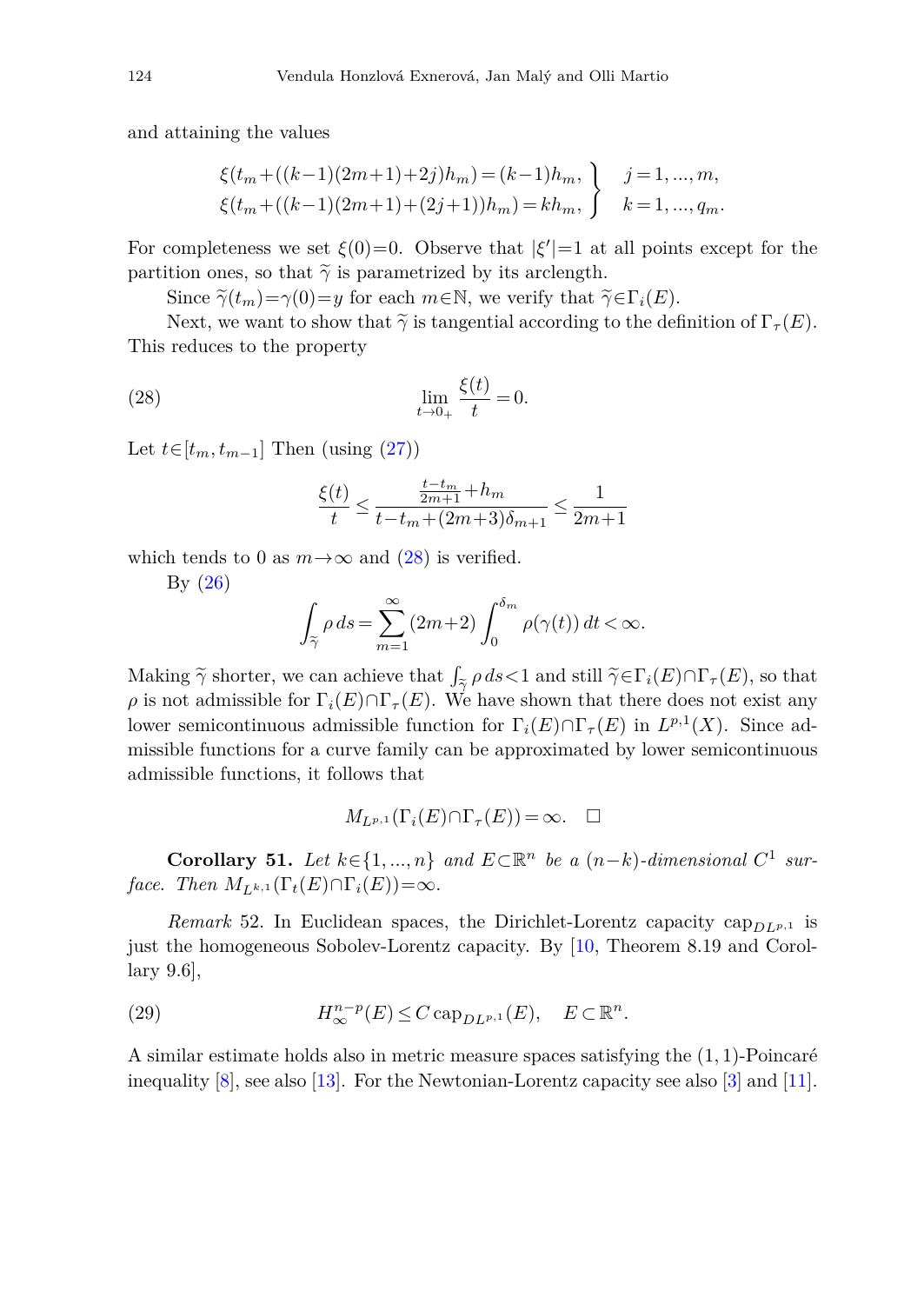#### **9. Estimates of modulus: smooth tangential paths**

<span id="page-20-0"></span>In this section we provide an elementary proof of Corollary [51.](#page-19-1) In fact, we prove a stronger assertion, as the paths considered in the proof of Theorem [50](#page-17-1) are not smooth. Since null sets for the modulus in consideration are obviously invariant with respect to smooth deformations, we may consider that our surface is flat.

*Definition* 53. Let  $E \subset \mathbb{R}^n$  be a  $C^1$  surface and  $T_x(E)$  denote the tangent space to *E* at a point  $x \in E$ . Then  $\Gamma_s(E)$  is the family of all paths  $\gamma : [0, \ell] \to \mathbb{R}^n$  which are  $C^1$ -smooth in [0,  $\ell$ ] and satisfy

$$
\gamma'_+(0) \in T_{\gamma(0)}(E).
$$

*Definition* 54. Let *k*∈{1*, ..., n*} and

$$
\mathbb{H}_{n-k} = \{x = (x_1, ..., x_n) \in \mathbb{R}^n : x_{n-k+1} = ... = x_n = 0\}.
$$

Define  $D_k = \mathbb{H}_{n-k} ∩ B_n(0,1)$ .

**Theorem 55.** Let  $k \in \{1, ..., n-1\}$ . Then  $M_{L^{k,1}}(Γ_s(D_k)) = ∞$ .

*Proof.* Write  $x \in \mathbb{R}^n$  as  $x=(y, z)$ , where  $y \in \mathbb{R}^{n-k}$  and  $z \in \mathbb{R}^k$ . Denote

$$
B_k = B_k(0, 1), \quad S_{k-1} = \partial B_k,
$$
  

$$
B_{n-k} = B_{n-k}(0, 1), \quad P = B_{n-k} \times B_k.
$$

Then  $D_k = B_{n-k} \times \{0_k\},\$ 

$$
|z| = d((y, z), D_k) \text{ in } P
$$

and a routine calculation shows that the function

$$
(y, z) \longmapsto |z|^{1-k}
$$

belongs to  $L^{k',\infty}(P) = (L^{k,1}(P))^*$ . Pick  $\rho \in L^{k,1}(\mathbb{R}^n)$ . Then the duality argument  $(see (9)) yields$  $(see (9)) yields$  $(see (9)) yields$ 

<span id="page-20-1"></span>
$$
\iint_P \rho(y, z) |z|^{1-k} dy dz < \infty.
$$

Find a continuous function  $f:[0,\infty) \to \mathbb{R}$  such that

(30) 
$$
\lim_{t \to 0_+} \frac{f(t)}{t^{k-1}} = 0,
$$

<span id="page-20-2"></span>and still

(31) 
$$
\iint_P \frac{\rho(y, z)}{f(|z|)} dy dz < \infty.
$$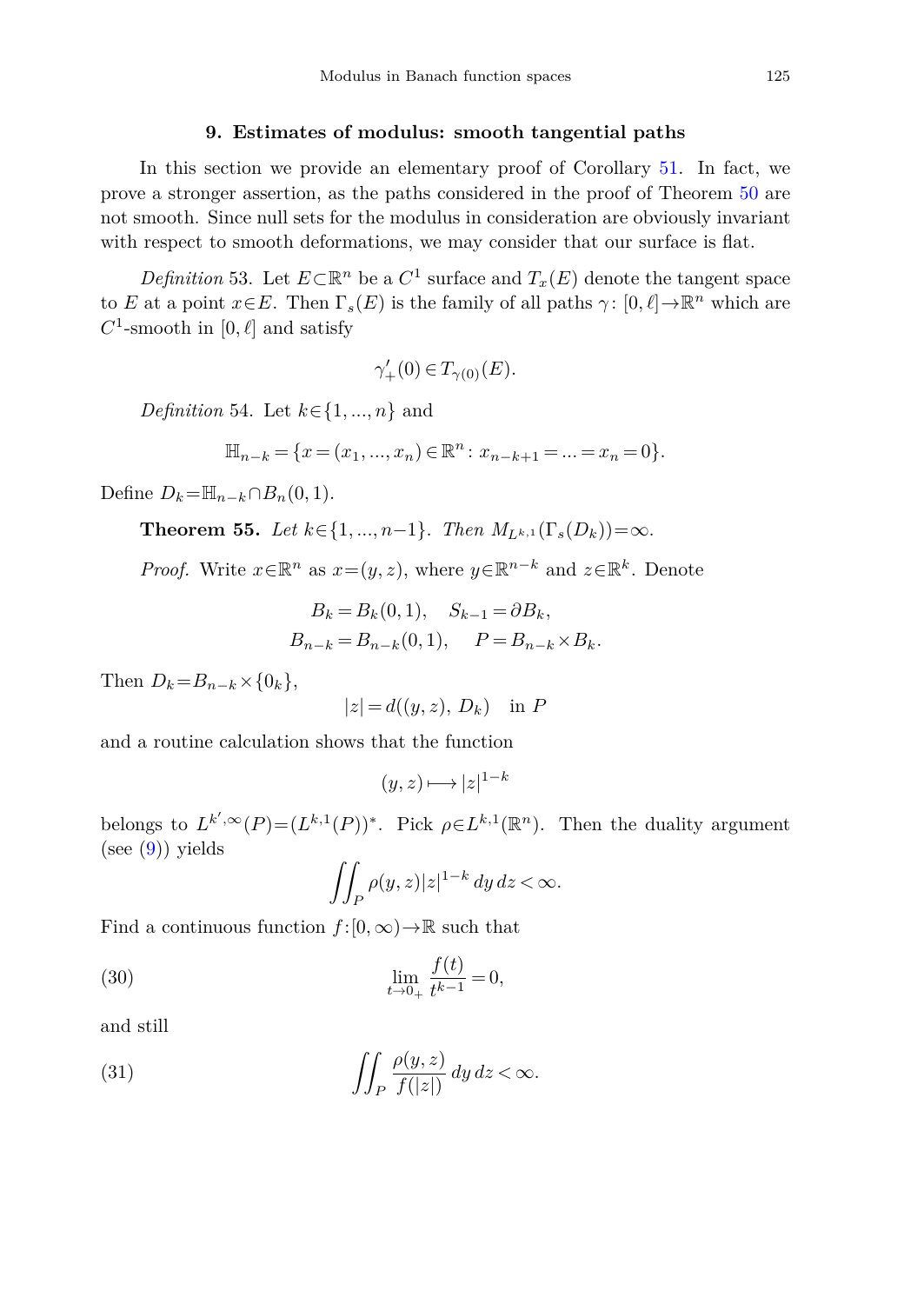<span id="page-21-0"></span>Further assume that

$$
\int_0^1 \frac{s^{k-1}}{f(s)} ds < \infty
$$

<span id="page-21-1"></span>and

(33) 
$$
0 \le f(t) \le t^{k-1}, \quad t \ge 0.
$$

Let  $\beta$ :  $[0,1] \rightarrow \mathbb{R}$  be the positive solution of the initial value problem

(34) 
$$
\beta'(t) = (\beta(t))^{1-k} f(\beta(t)),
$$

$$
\beta(0) = 0.
$$

<span id="page-21-2"></span>The existence of such a solution is guaranteed by [\(32\)](#page-21-0). By [\(33\)](#page-21-1), we have  $0 \le \beta'(t) \le 1$ . Thus we may set

(35) 
$$
\alpha(t) = \int_0^t \sqrt{1 - (\beta'(s))^2} ds, \quad t \in [0, 1].
$$

Given  $y \in B_{n-k}$  and  $\zeta \in S_{k-1}$ , set

$$
\gamma_{y,\zeta}(t) = (y + \alpha(t)\mathbf{e}_1, \ \beta(t)\ \zeta), \quad t \in [0,1],
$$

where

<span id="page-21-3"></span>
$$
\mathbf{e}_1 = (1, 0, ..., 0).
$$

By [\(35\)](#page-21-2), each  $\gamma_{y,\zeta}$  is parametrized by its arclength and from [\(30\)](#page-20-1) and [\(34\)](#page-21-3) it follows that  $\gamma_{y,\zeta} \in \Gamma_s(D_k)$ . We consider the transformation of variables

$$
(\tilde{y}, \tilde{z}) = \Phi(y, z) = \gamma_{y, \frac{z}{|z|}}(|z|),
$$

so that

$$
\Phi(y, t\zeta) = (y + \alpha(t)\mathbf{e}_1, \ \beta(t)\ \zeta), \quad y \in B_{n-k}, \ \zeta \in S_{k-1}, \ t \in (0, 1).
$$

Then

$$
\Phi'(y, z) = \begin{pmatrix} I, & F \\ 0, & A \end{pmatrix},
$$

where *I* is the  $(n-k)\times(n-k)$  unit matrix, *F* is a  $(n-k)\times k$  matrix and *A* is the derivative of the radial deformation

$$
z \longmapsto \beta(|z|) \frac{z}{|z|}.
$$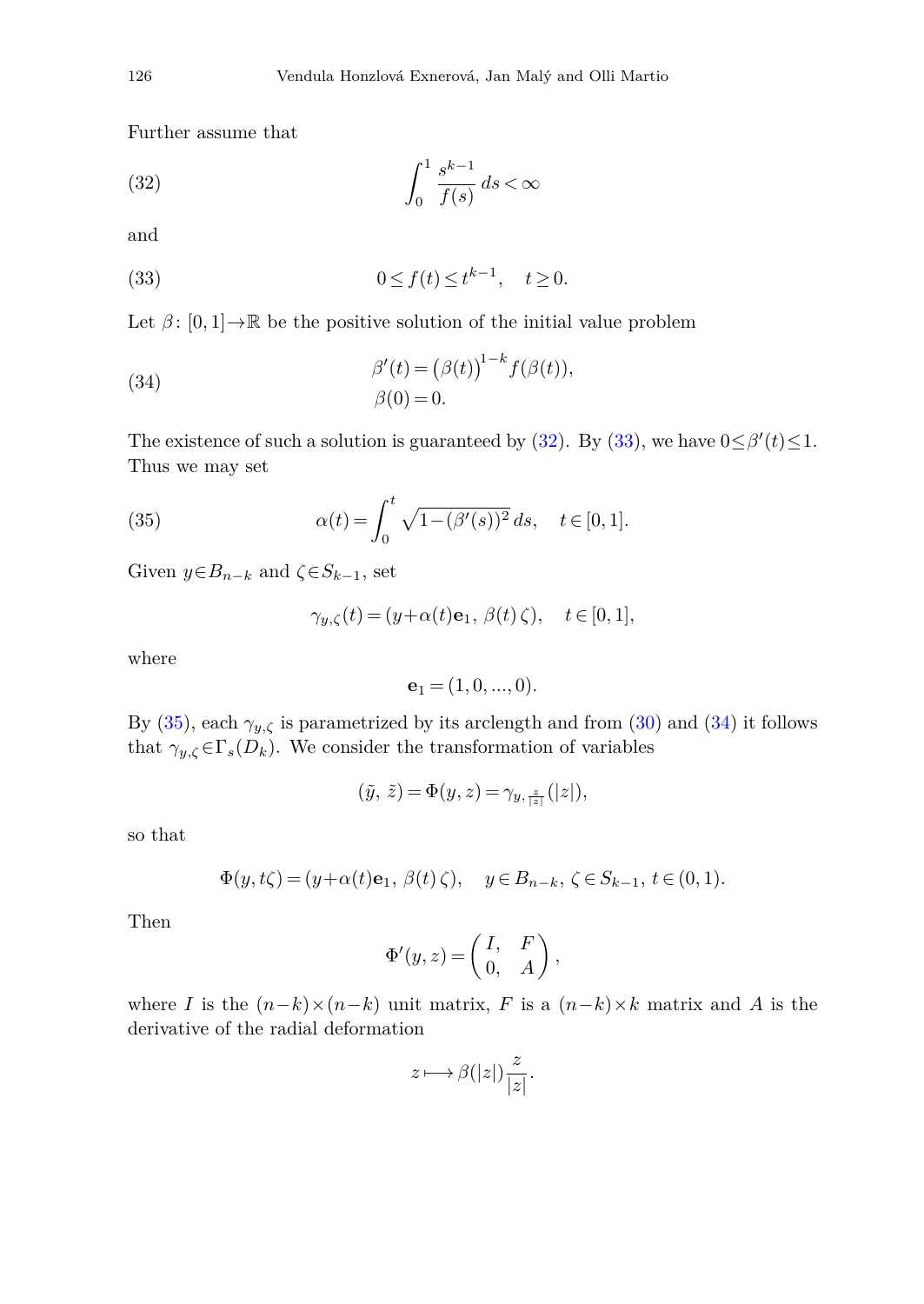Now the Jacobian determinant *J*Φ of Φ has the form

$$
J\Phi(y, z) = \det(A) = \left(\frac{\beta(|z|)}{|z|}\right)^{k-1} \beta'(|z|)
$$

Using  $(34)$  we obtain

$$
|z|^{1-k} = \frac{J\Phi(y, z)}{f(|\beta(z)|)}.
$$

It follows

$$
\int_{B_{n-k}} \left( \int_{S_{k-1}} \left( \int_{\gamma_{y,\zeta}} \rho \, ds \right) d\mathcal{H}^{k-1}(\zeta) \right) dy
$$
\n
$$
= \int_{B_{n-k}} \left( \int_{S_{k-1}} \left( \int_{0}^{1} \rho \big( y + \alpha(t) \mathbf{e}_1, \beta(t) \zeta \big) \, dt \right) d\mathcal{H}^{k-1}(\zeta) \right) dy
$$
\n
$$
= \int_{B_{n-k}} \left( \int_{0}^{1} \left( \int_{S_{k-1}} \rho \big( y + \alpha(t) \mathbf{e}_1, \beta(t) \zeta \big) \, d\mathcal{H}^{k-1}(\zeta) \right) \, dt \right) dy
$$
\n
$$
= \int_{B_{n-k}} \left( \int_{0}^{1} \left( \int_{\partial B_{k}} \rho \big( \Phi(y, t \zeta) \big) \, d\mathcal{H}^{k-1}(\zeta) \right) \, dt \right) dy
$$
\n
$$
= \int_{B_{n-k}} \left( \int_{0}^{1} \left( t^{1-k} \int_{\partial B_{k}(0, t)} \rho \big( \Phi(y, \xi) \big) \, d\mathcal{H}^{k-1}(\xi) \right) \, dt \right) dy
$$
\n
$$
= \int_{B_{n-k}} \left( \int_{B_{k}} |z|^{1-k} \rho \big( \Phi(y, z) \big) \, dz \right) dy
$$
\n
$$
= \int_{B_{n-k}} \left( \int_{B_{k}} \rho \big( \Phi(y, z) \big) \frac{J\Phi(y, z)}{J(|\beta(z)|)} \, dz \right) dy
$$
\n
$$
= \iint_{B_{n-k} \times B_{k}} \frac{\rho(\tilde{y}, \tilde{z})}{J(|\tilde{z}|)} \, d\tilde{y} \, d\tilde{z} < \infty,
$$

where the last integral is finite by [\(31\)](#page-20-2). Therefore there must exist  $(y, \frac{z}{|z|}) \in B_{n-k} \times$  $S_{k-1}$  such that

$$
\int_{\gamma_{y,\frac{z}{|z|}}}\rho\,ds\!<\!\infty.
$$

If we truncate the domain of  $\gamma_{y, \frac{z}{|z|}}$ , we obtain a subpath  $\widetilde{\gamma}_{y, \frac{z}{|z|}} \in \Gamma_s(D_k)$  such that

$$
\sum_{\bar{z}_1, \bar{z}_2} \bar{z}_1 \quad \text{we obtain a:}
$$

$$
\int_{\widetilde{\gamma}_{y, \frac{z}{|z|}}} \rho \, ds < 1.
$$

Therefore there is no admissible function for  $\Gamma_s(D_k)$  in  $L^{k,1}(P)$ . We conclude that

$$
M_{L^{k,1}}(\Gamma_s(D_k)) = \infty. \quad \Box
$$

*Remark* 56. In contrast to Corollary [51,](#page-19-1) this result does not hold for  $k=n$ .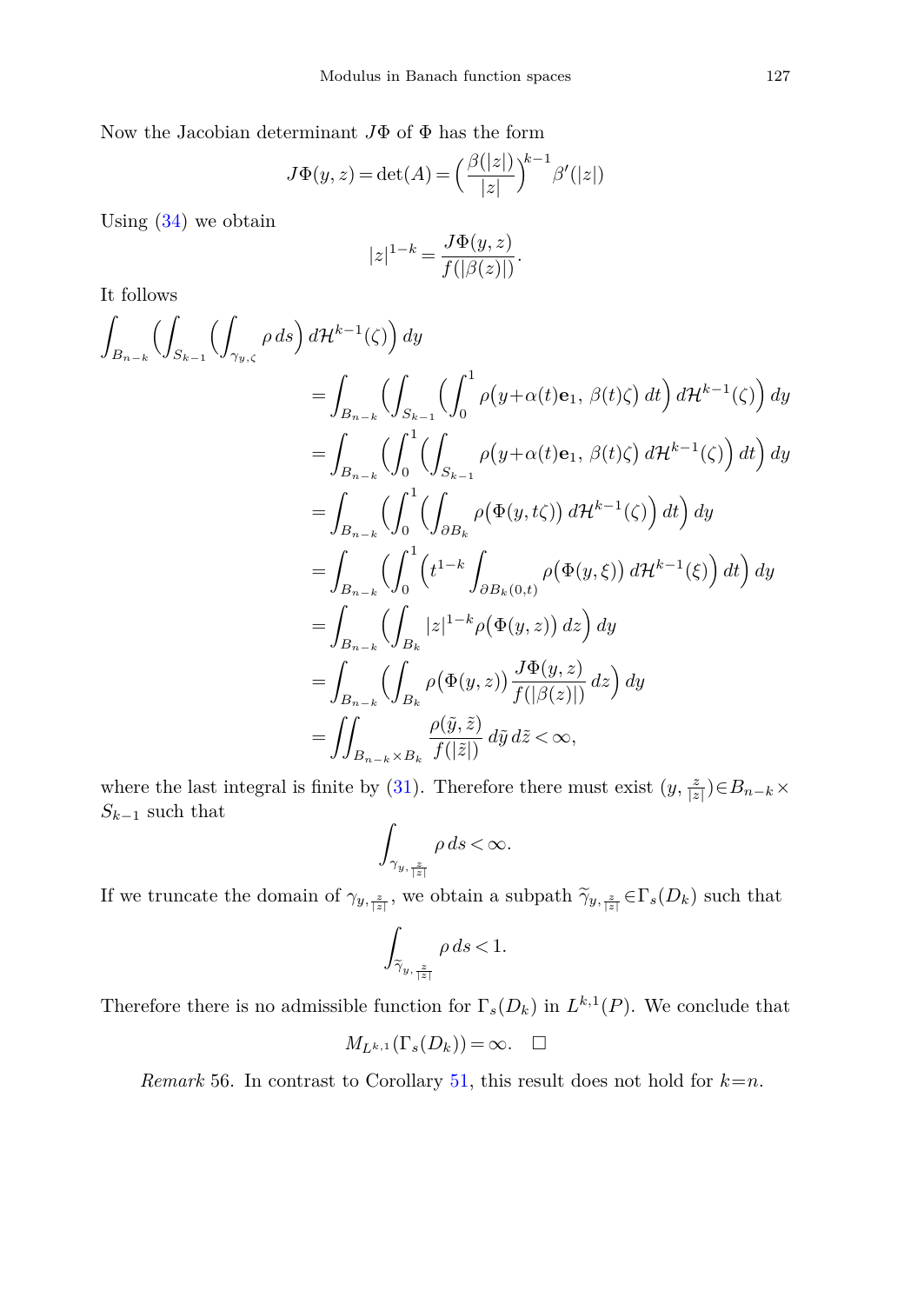#### **10. Comparison results**

<span id="page-23-0"></span>In this section, we show that in some instances, *AM*-modulus gives other results than the corresponding *M*-modulus. We prove Theorems [2](#page-2-0) and [5](#page-2-3) from the introduction.

*Proof of Theorem [5.](#page-2-3)* The assertion is a mere combination of Corollaries [44,](#page-15-1) [38](#page-14-2) and [51.](#page-19-1)  $\Box$ 

To show examples for  $p$  noninteger, we seek for a fractal set  $E$  in  $\mathbb{R}^n$  such that

$$
0 < \mathsf{cap}_{D\,^{\,p,1}}(E) \quad \text{and} \quad co\underline{M}^p(E) < \infty.
$$

By [\(29\)](#page-19-2), the capacitary inequality is verified whenever  $H^{n-p}(E) > 0$ . (See Remark [52](#page-19-3)) which clarifies the situation.) On the other hand, for the simplest examples of sets with

$$
H^{n-p}(E)<\infty
$$

it also holds that  $coM^p(E)<\infty$ , but it is not easy to find a proof in literature. Thus, we look for a fractal set *K* with

$$
0 < H^{n-p}(K) < \infty
$$

but the upper Hausdorff measure estimate must be refined to an estimate of the Minkowski content.

*Definition* 57. Let  $0 < \lambda < 1$ . Let  $K_0$  be the unit interval [0,1]. If  $K_m$  is a disjointed union of  $2^m$  intervals  $I_1^m, \ldots I_{2^m}^m$  of length  $2r_m = \left(\frac{1}{2}(1-\lambda)\right)^m$ , we produce *K*<sub>*m*+1</sub> by removing a concentric open interval of length  $2\lambda r_m$  from each  $I_i^m$ . The resulting fractal

<span id="page-23-1"></span>
$$
K = \bigcap_{m} K_m
$$

is called the *middle λ Cantor set*.

**Lemma 58.** ([\[4](#page-24-6), Example 4.5, Proposition 7.1]) Let *K* be the middle  $\lambda$  Cantor set,  $K^n$  be the Cartesian product of *n* copies of K and

(36) 
$$
s = \frac{\log 2}{\log(\frac{2}{1-\lambda})}.
$$

*Then*  $H^{ns}(K^n) > 0$ .

**Lemma 59.** Let K be the middle  $\lambda$  Cantor set and *s* be as in [\(36\)](#page-23-1). Then  $coM^{n-ns}(K^n) < \infty$ .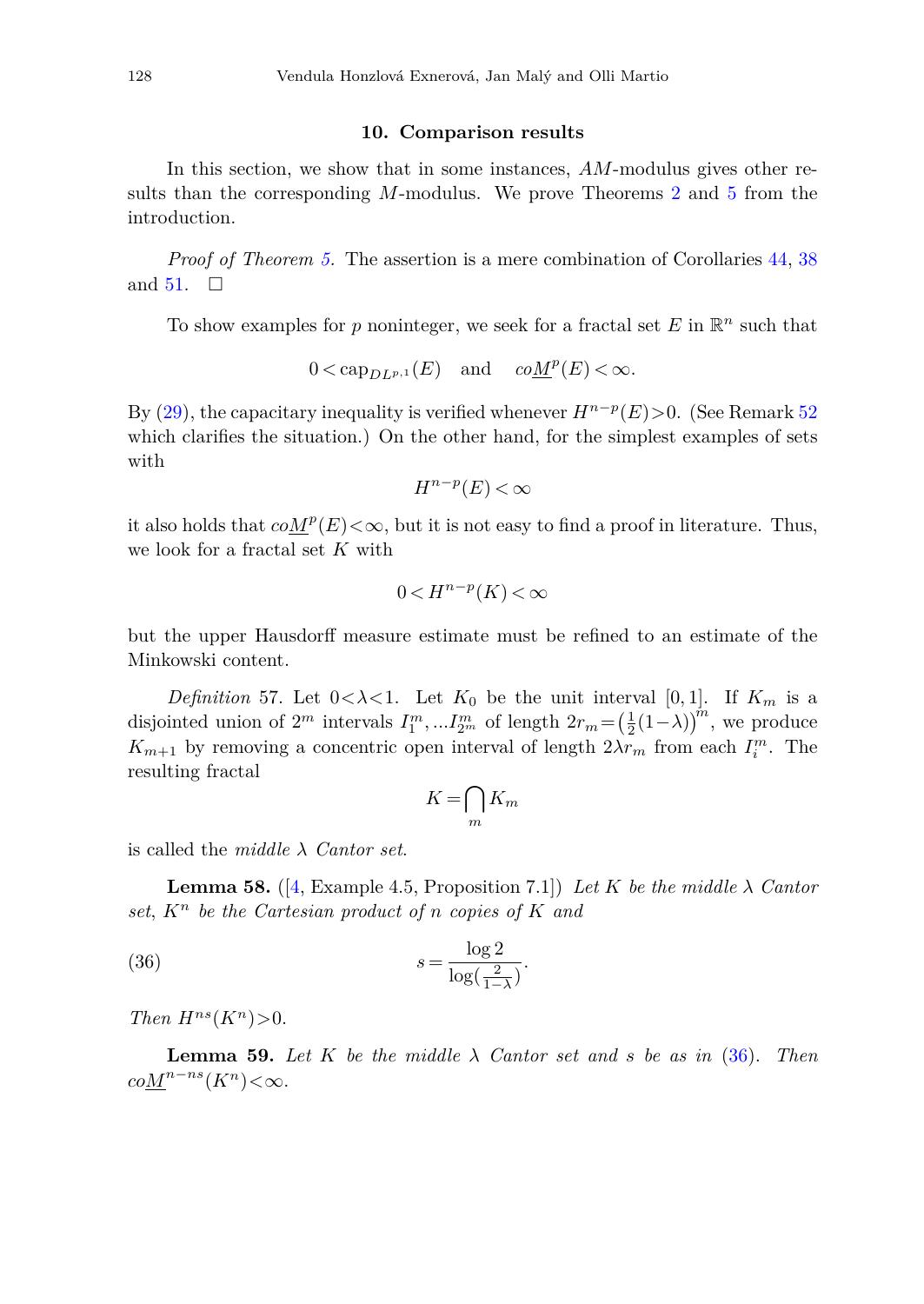*Proof.* Let  $0 < r < 1$  and find *m* such that  $r_{m+1} \le r < r_m$ . If  $x_i^m$  are the centers of  $I_i^m$ , then

$$
\{x \in \mathbb{R}^n : d(x, K^n) < r\} \subset \Big(\bigcup_{i=1}^{2^m} (x_i^m - r_m - r, \, x_i^m + r_m + r) \Big)^n
$$

and thus

$$
|\{x \in \mathbb{R}^n : d(x, K^n) < r\}| \leq (2^{m+1}(r_m + r))^n \leq (2^{m+2}r_m)^n \lesssim (1 - \lambda)^{nm},
$$

whereas

$$
r^{n-ns} \ge r_{m+1}^{n(1-s)} \gtrsim \left(\frac{1}{2}(1-\lambda)\right)^{nm(1-s)} = (1-\lambda)^{nm}.
$$

Here symbols  $\leq, \geq$  mean inequalities up to a positive multiplicative constant independent of *m*. Now

$$
\frac{|\{x \in \mathbb{R}^n : d(x, K^n) < r\}|}{r^{n - ns}} \leq c
$$

where the constant *c* is independent of *r* and letting  $r \rightarrow 0$  we see that  $coM<sup>n-ns</sup>(*K*<sup>n</sup>) < ∞$  as required.  $□$ 

*Proof of Theorem [2.](#page-2-0)* Let *K* be the middle  $\lambda$  Cantor set and *s* be given by [\(36\)](#page-23-1). If  $\lambda$  is chosen so that  $ns = n - p$  and  $E = K^n$ , then  $coM^p(E) < \infty$  and  $coH^p(E) > 0$ . By Corollary [36,](#page-14-1) [\(29\)](#page-19-2) and Theorem [50,](#page-17-1)

$$
AM_{L^{p,1}}(\Gamma_i(E)) = 0 \quad \text{but} \quad M_{L^{p,1}}(\Gamma_i(E)) = \infty. \quad \Box
$$

## **References**

- <span id="page-24-4"></span>1. Bennett, C. and Sharpley, R., *Interpolation of Operators*, Pure and Applied Mathematics **129**, Academic Press, Inc., Boston, MA, 1988.
- <span id="page-24-1"></span>2. Björn, A. and Björn, J., *Nonlinear Potential Theory on Metric Spaces*, EMS Tracts in Mathematics **17**, European Mathematical Society (EMS), Zürich, 2011.
- <span id="page-24-5"></span>3. Costea, Ş. and Miranda, M. Jr., Newtonian Lorentz metric spaces, *Illinois J. Math.* **56** (2012), 579–616.
- <span id="page-24-6"></span>4. Falconer, K., *Fractal Geometry*. Mathematical Foundations and Applications, 2nd ed., John Wiley & Sons, Inc., Hoboken, NJ, 2003.
- <span id="page-24-0"></span>5. Fuglede, B., Extremal length and functional completion, *Acta Math.* **98** (1957), 171–219.
- <span id="page-24-2"></span>6. Heinonen, J., Koskela, P., Shanmugalingam, N. and Tyson, J. T., *Sobolev Spaces on Metric Measure Spaces. An Approach Based on Upper Gradients*, New Mathematical Monographs **27**, Cambridge University Press, Cambridge, 2015.
- <span id="page-24-3"></span>7. Honzlová Exnerová, V., Malý, J. and Martio, O., in preparation.